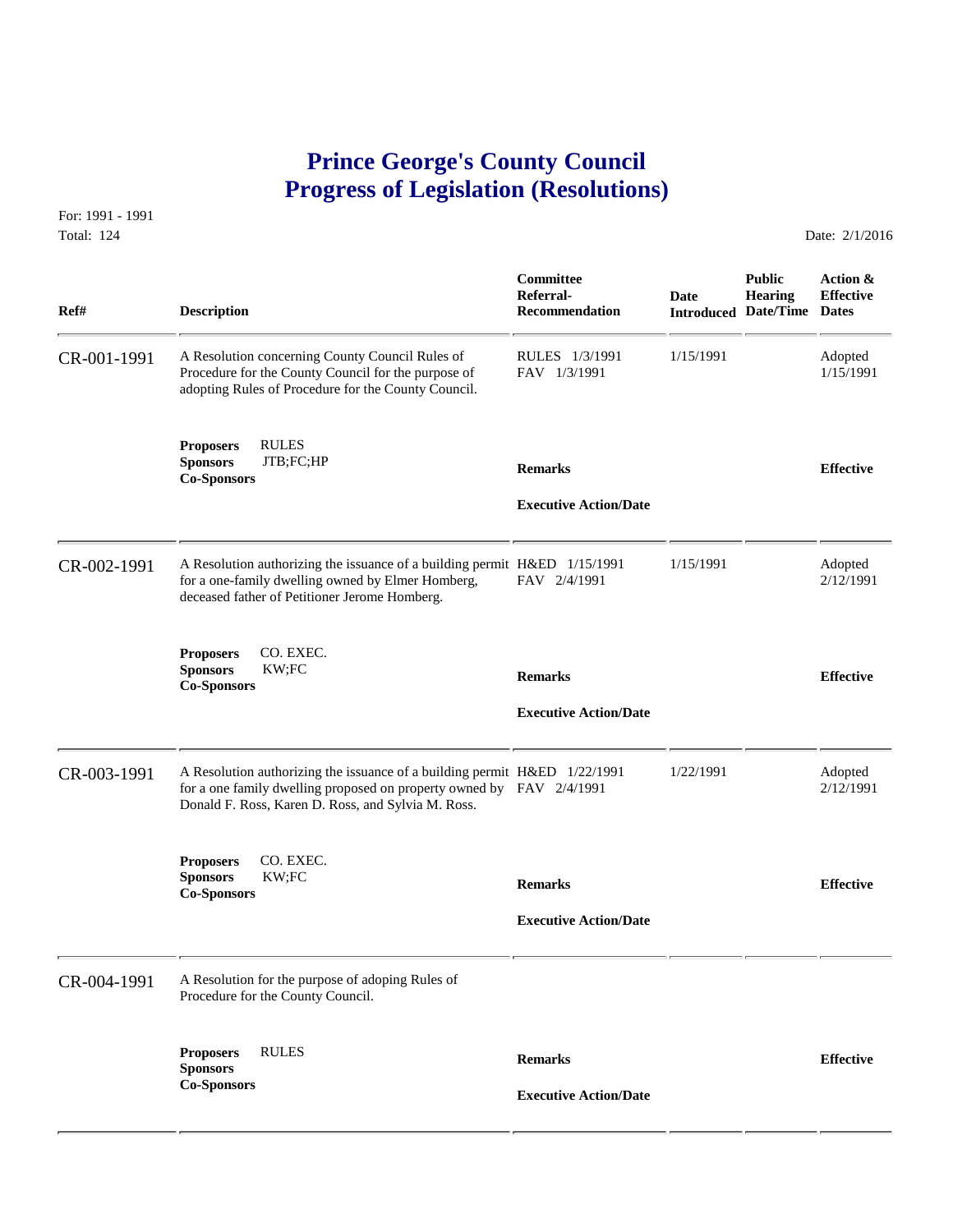| For: 1991-1991<br><b>Total: 124</b> | <b>Prince George's County Council</b><br><b>Progress of Legislation (Resolutions)</b>                                                                                                  | Page 2 of 25<br>Date: 2/1/2016                                                    |                                               |                                              |                                                                     |
|-------------------------------------|----------------------------------------------------------------------------------------------------------------------------------------------------------------------------------------|-----------------------------------------------------------------------------------|-----------------------------------------------|----------------------------------------------|---------------------------------------------------------------------|
| Ref#<br>CR-005-1991                 | <b>Description</b><br>Suitland Manor - Approval of Financing by the Maryland<br>Community Development Administration.                                                                  | <b>Committee</b><br>Referral-<br>Recommendation<br>H&ED 2/12/1991<br>FAV 4/1/1991 | <b>Date</b><br><b>Introduced</b><br>2/12/1991 | <b>Public</b><br><b>Hearing</b><br>Date/Time | Action &<br><b>Effective</b><br><b>Dates</b><br>Adopted<br>4/2/1991 |
|                                     | CO. EXEC.<br><b>Proposers</b><br><b>Sponsors</b><br>KW;JTB;HP;FC;SM;RC<br><b>Co-Sponsors</b>                                                                                           | <b>Remarks</b><br><b>Executive Action/Date</b>                                    |                                               |                                              | <b>Effective</b>                                                    |
| CR-006-1991                         | A Resolution to approve the exercise by the Housing<br>Authority to issue & sell revenue bonds to finance Park<br>Largo Apts. approved by CR-69-1990 & to increase to<br>\$24,000,000. | H&ED 2/12/1991<br>FAV 3/4/1991                                                    | 2/12/1991                                     |                                              | Adopted<br>3/19/1991                                                |
|                                     | <b>Proposers</b><br>CO. EXEC.<br><b>Sponsors</b><br>HP;FC;KW;RC<br><b>Co-Sponsors</b>                                                                                                  | <b>Remarks</b><br><b>Executive Action/Date</b>                                    |                                               |                                              | <b>Effective</b>                                                    |
| CR-007-1991                         | A Resolution authorizing the issuance of a building permit H&ED 2/12/1991<br>for a one family dwelling proposed on property owned by FAV 3/4/1991<br>Bourne A. Garner.                 |                                                                                   | 2/12/1991                                     |                                              | Adopted<br>3/19/1991                                                |
|                                     | <b>Proposers</b><br>CO. EXEC.<br><b>Sponsors</b><br>JTB;KW;FC;SM;RC<br><b>Co-Sponsors</b>                                                                                              | <b>Remarks</b><br><b>Executive Action/Date</b>                                    |                                               |                                              | <b>Effective</b>                                                    |
| CR-008-1991                         | A Resolution for the purpose of appointing the Prince<br>George's County Redistricting Commission for<br>establishing councilmanic districts.                                          |                                                                                   | 2/12/1991                                     |                                              | Adopted<br>2/12/1991                                                |
|                                     | C.C.<br><b>Proposers</b><br><b>Sponsors</b><br>KW;FC;AMC;RC<br><b>Co-Sponsors</b>                                                                                                      | <b>Remarks</b><br><b>Executive Action/Date</b>                                    |                                               |                                              | <b>Effective</b>                                                    |
| CR-009-1991                         | Maryland Energy Financing Administration Limited<br>Obligation Industrial Development Revenue Bonds.                                                                                   | FP&GO 2/19/1991<br>FAV 3/18/1991                                                  | 2/19/1991                                     |                                              | Adopted<br>4/2/1991                                                 |
|                                     | CO. EXEC.<br><b>Proposers</b><br><b>Sponsors</b><br>RC;JF;FC;SD<br><b>Co-Sponsors</b>                                                                                                  | <b>Remarks</b><br><b>Executive Action/Date</b>                                    |                                               |                                              | <b>Effective</b>                                                    |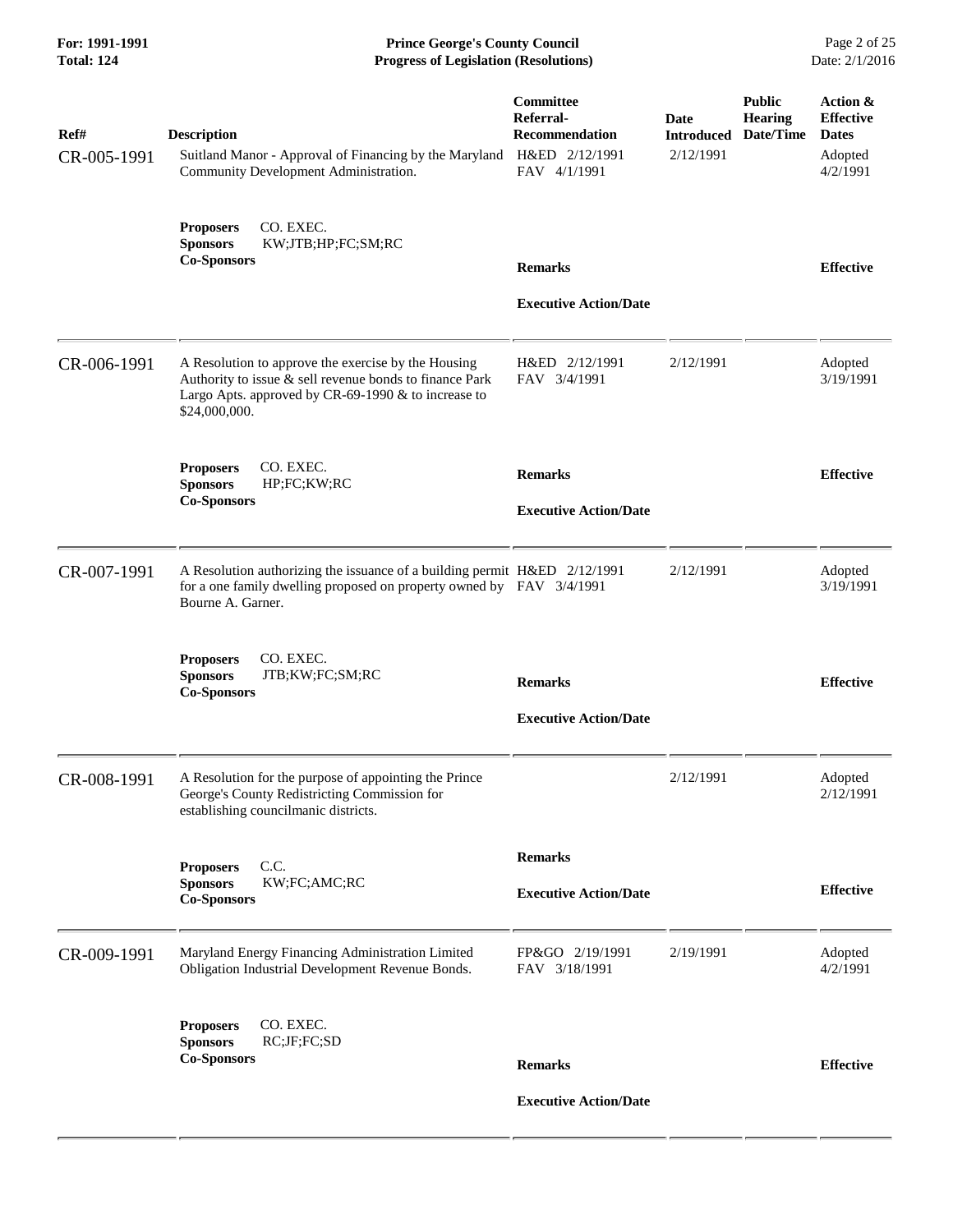| Ref#        | <b>Description</b>                                                                                                                                                                  | Committee<br>Referral-<br><b>Recommendation</b> | Date<br><b>Introduced</b> | <b>Public</b><br><b>Hearing</b><br>Date/Time | Action &<br><b>Effective</b><br><b>Dates</b> |
|-------------|-------------------------------------------------------------------------------------------------------------------------------------------------------------------------------------|-------------------------------------------------|---------------------------|----------------------------------------------|----------------------------------------------|
| CR-010-1991 | A Resolution for the purpose of expressing support for the<br>men and women who are serving in the armed forces<br>engaged in Operation Desert Storm.                               |                                                 | 2/19/1991                 |                                              | Adopted<br>2/19/1991                         |
|             | C.C.<br><b>Proposers</b>                                                                                                                                                            | <b>Remarks</b>                                  |                           |                                              |                                              |
|             | <b>Sponsors</b><br>JTB;RC;FC;SD;JF;AMC;SM;HP;KW<br><b>Co-Sponsors</b>                                                                                                               | <b>Executive Action/Date</b>                    |                           |                                              | <b>Effective</b>                             |
| CR-011-1991 | A Resolution concerning the Ten Year Water and<br>Sewerage Plan, December Cycle of Amendments.                                                                                      | H&ED 2/26/1991<br>FAV(A) 4/16/1991              | 2/26/1991                 | 4/9/1991<br>$1:30$ P.M.                      | Adopted<br>4/30/1991                         |
|             | <b>Proposers</b><br>CO. EXEC.<br><b>Sponsors</b><br>KW;FC                                                                                                                           |                                                 |                           |                                              |                                              |
|             | <b>Co-Sponsors</b>                                                                                                                                                                  | <b>Remarks</b>                                  |                           |                                              | <b>Effective</b><br>5/15/1991                |
|             |                                                                                                                                                                                     | <b>Executive Action/Date</b>                    |                           |                                              |                                              |
| CR-012-1991 | A Resolution approving a revisory amendment to the<br>Langley Park-College Park-Greenbelt SMA for 9.4 acres<br>from R-R to M-X-T for property owned by Felix Irwin,<br>Sr., Estate. |                                                 | 2/19/1991                 | 3/19/1991<br>1:30 P.M.                       | Adopted<br>3/19/1991                         |
|             |                                                                                                                                                                                     | <b>Remarks</b>                                  |                           |                                              |                                              |
|             | D.C.<br><b>Proposers</b><br><b>Sponsors</b><br>AMC;FC;KW<br><b>Co-Sponsors</b>                                                                                                      | <b>Executive Action/Date</b>                    |                           |                                              | <b>Effective</b>                             |
| CR-013-1991 | A Resolution approving a revisory amendment to the<br>Langley Park-College Park-Greenbelt SMA for 9.7 acres<br>from R-R to M-X-T for land owned by NTM Associates<br>Property.      |                                                 | 2/19/1991                 | 3/19/1991<br>1:30 P.M.                       | Adopted<br>3/19/1991                         |
|             |                                                                                                                                                                                     | <b>Remarks</b>                                  |                           |                                              |                                              |
|             | <b>Proposers</b><br>D.C.<br><b>Sponsors</b><br>AMC;FC;KW<br><b>Co-Sponsors</b>                                                                                                      | <b>Executive Action/Date</b>                    |                           |                                              | <b>Effective</b>                             |
| CR-014-1991 | A Resolution approving a revisory amendment to the<br>Langley Park-College Park-Greenbelt SMA for 29.36<br>acres from R-R to M-X-T for land owned by Cherry Hill<br>CampCity, Inc.  |                                                 | 2/19/1991                 | 3/19/1991<br>1:30 P.M.                       | Adopted<br>3/19/1991                         |
|             |                                                                                                                                                                                     | <b>Remarks</b>                                  |                           |                                              |                                              |
|             | D.C.<br><b>Proposers</b><br><b>Sponsors</b><br>AMC;FC;KW<br><b>Co-Sponsors</b>                                                                                                      | <b>Executive Action/Date</b>                    |                           |                                              | <b>Effective</b>                             |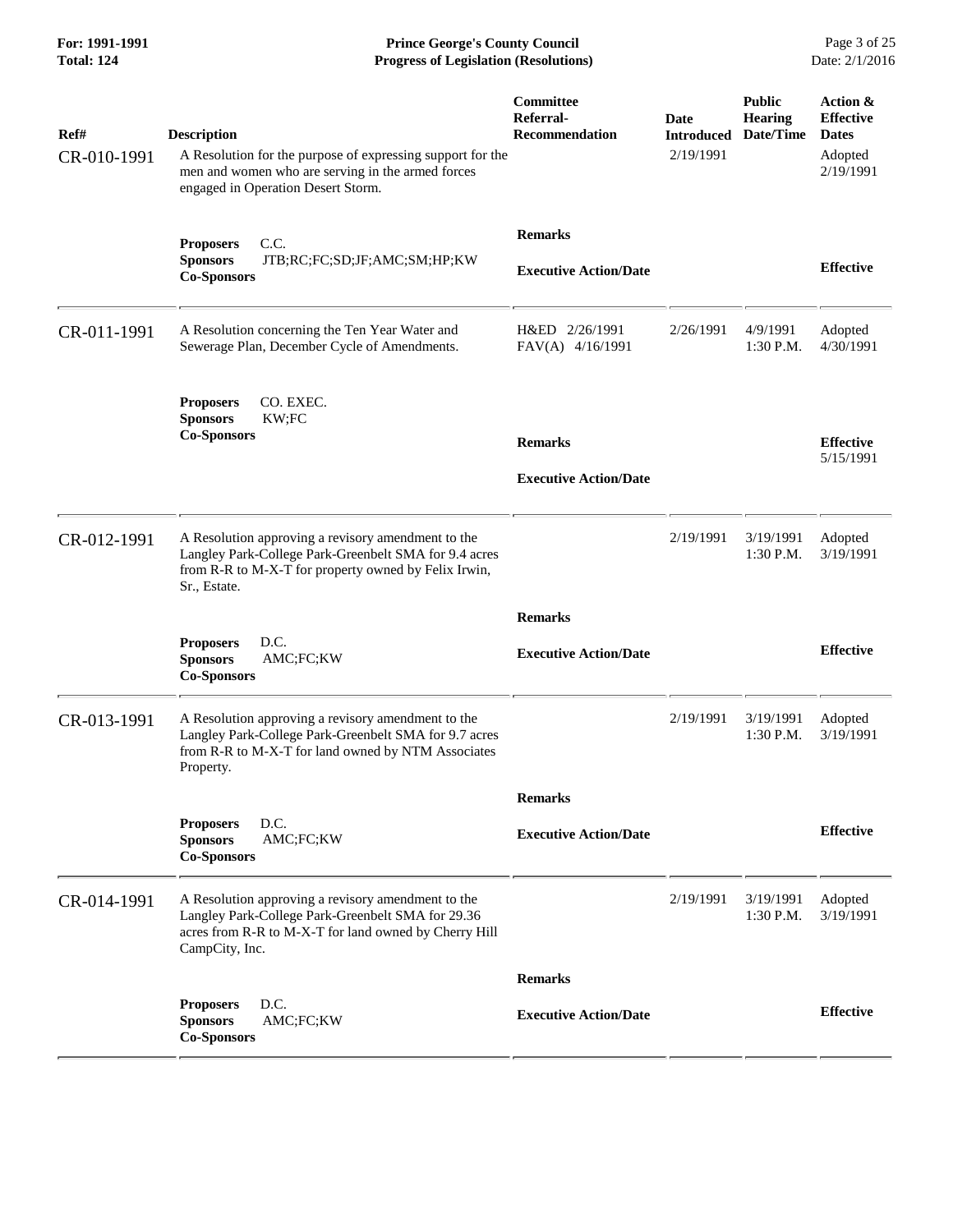**For: 1991-1991 Prince George's County Council** Page 4 of 25<br>**Progress of Legislation (Resolutions)** Date: 2/1/2016 **Total: 124 Progress of Legislation (Resolutions)** 

| Ref#<br>CR-015-1991 | <b>Description</b><br>A Resolution approving a revisory amendment to the<br>Langley Park-College Park-Greenbelt SMA for 6.95 acres<br>from R-R to M-X-T for property owned by Marriott<br>Corporation. | Committee<br>Referral-<br><b>Recommendation</b> | Date<br><b>Introduced</b><br>2/19/1991 | <b>Public</b><br><b>Hearing</b><br>Date/Time<br>3/19/1991<br>1:30 P.M. | Action &<br><b>Effective</b><br><b>Dates</b><br>Adopted<br>3/19/1991 |
|---------------------|--------------------------------------------------------------------------------------------------------------------------------------------------------------------------------------------------------|-------------------------------------------------|----------------------------------------|------------------------------------------------------------------------|----------------------------------------------------------------------|
|                     |                                                                                                                                                                                                        | <b>Remarks</b>                                  |                                        |                                                                        |                                                                      |
|                     | D.C.<br><b>Proposers</b><br><b>Sponsors</b><br>AMC;FC;KW<br><b>Co-Sponsors</b>                                                                                                                         | <b>Executive Action/Date</b>                    |                                        |                                                                        | <b>Effective</b>                                                     |
| CR-016-1991         | A Resolution approving a revisory amendment to the<br>Langley Park-College Park-Greenbelt SMA for 1.413<br>acres from C-S-C to C-2 for property owned by Lane<br>Associates.                           |                                                 | 2/19/1991                              | 3/19/1991<br>1:30 P.M.                                                 | Adopted<br>3/19/1991                                                 |
|                     |                                                                                                                                                                                                        | <b>Remarks</b>                                  |                                        |                                                                        |                                                                      |
|                     | D.C.<br><b>Proposers</b><br>AMC;FC;KW;RC<br><b>Sponsors</b><br><b>Co-Sponsors</b>                                                                                                                      | <b>Executive Action/Date</b>                    |                                        |                                                                        | <b>Effective</b>                                                     |
| CR-017-1991         | A Resolution approving a revisory amendment to the<br>Langley Park-College Park-Greenbelt SMA for 2.04 acres<br>from C-S-C to C-2 for land owned by Bernard and<br>Margaret Sugrue.                    |                                                 | 2/19/1991                              | 3/19/1991<br>1:30 P.M.                                                 | Adopted<br>3/19/1991                                                 |
|                     |                                                                                                                                                                                                        | <b>Remarks</b>                                  |                                        |                                                                        |                                                                      |
|                     | D.C.<br><b>Proposers</b><br>AMC;FC;KW;RC<br><b>Sponsors</b><br><b>Co-Sponsors</b>                                                                                                                      | <b>Executive Action/Date</b>                    |                                        |                                                                        | <b>Effective</b>                                                     |
| CR-018-1991         | A Resolution approving a revisory amendment to the<br>Langley Park-College Park-Greenbelt SMA for 0.836 acre<br>from C-S-C to C-2 for land owned by Bernard and<br>Margaret Sugrue.                    |                                                 | 2/19/1991                              | 3/19/1991<br>$1:30$ P.M.                                               | Adopted<br>3/19/1991                                                 |
|                     |                                                                                                                                                                                                        | <b>Remarks</b>                                  |                                        |                                                                        |                                                                      |
|                     | D.C.<br><b>Proposers</b><br><b>Sponsors</b><br>AMC;FC;KW;RC<br><b>Co-Sponsors</b>                                                                                                                      | <b>Executive Action/Date</b>                    |                                        |                                                                        | <b>Effective</b>                                                     |
| CR-019-1991         | A Resolution to amend the FY 1986-1995 Comprehensive H&ED 3/5/1991<br>Ten Year Solid Waste Management Plan by adding the<br>B&B Partnership Rubblefill.                                                | FAV(A) 4/1/1991                                 | 3/5/1991                               | 4/9/1991<br>$1:30$ P.M.                                                | Adopted<br>4/16/1991                                                 |
|                     | <b>Proposers</b><br>CO. EXEC.                                                                                                                                                                          |                                                 |                                        |                                                                        |                                                                      |
|                     | RC<br><b>Sponsors</b><br><b>Co-Sponsors</b>                                                                                                                                                            | <b>Remarks</b>                                  |                                        |                                                                        | <b>Effective</b><br>5/1/1991                                         |
|                     |                                                                                                                                                                                                        | <b>Executive Action/Date</b>                    |                                        |                                                                        |                                                                      |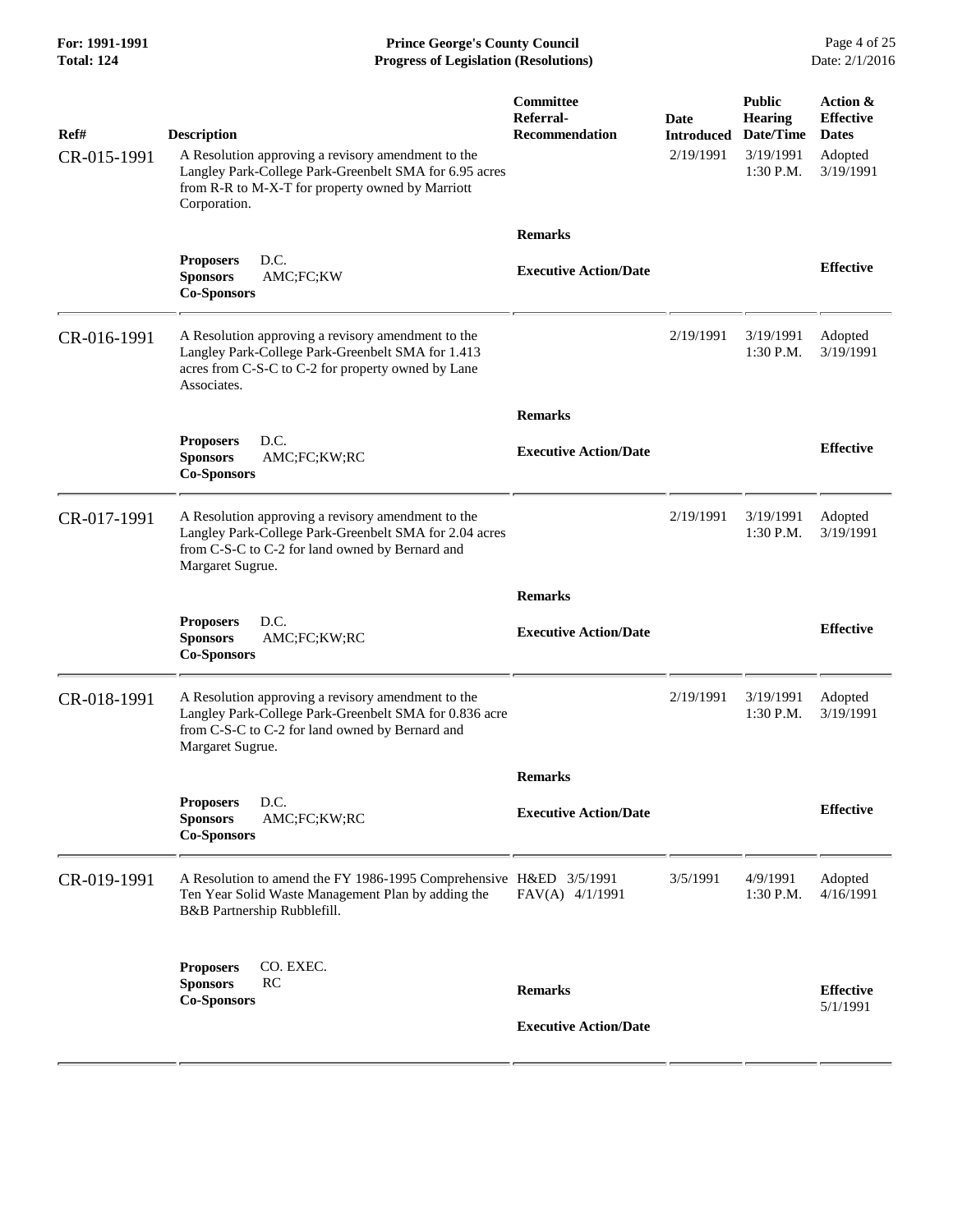| For: 1991-1991<br><b>Total: 124</b> | <b>Prince George's County Council</b><br>Date: 2/1/2016<br><b>Progress of Legislation (Resolutions)</b>                                                                |                                                                                      |                                       |                                                                        |                                                                      |
|-------------------------------------|------------------------------------------------------------------------------------------------------------------------------------------------------------------------|--------------------------------------------------------------------------------------|---------------------------------------|------------------------------------------------------------------------|----------------------------------------------------------------------|
| Ref#<br>CR-020-1991                 | <b>Description</b><br>A Resolution concerning the Prince George's County<br>Seventeenth Year Community Development Block Grant<br>Application.                         | Committee<br>Referral-<br><b>Recommendation</b><br>H&ED 3/5/1991<br>FAV(A) 4/23/1991 | Date<br><b>Introduced</b><br>3/5/1991 | <b>Public</b><br><b>Hearing</b><br>Date/Time<br>3/26/1991<br>6:00 P.M. | Action &<br><b>Effective</b><br><b>Dates</b><br>Adopted<br>4/30/1991 |
|                                     | CO. EXEC.<br><b>Proposers</b><br>FC;HP;KW;SD;RC<br><b>Sponsors</b><br><b>Co-Sponsors</b>                                                                               | <b>Remarks</b><br><b>Executive Action/Date</b>                                       |                                       |                                                                        | <b>Effective</b>                                                     |
| CR-021-1991                         | A Resolution authorizing the issuance of a building permit<br>for an addition to a one family dwelling proposed on<br>property owned by Benjamin W. Lawless.           |                                                                                      | 3/12/1991                             |                                                                        | Adopted<br>3/12/1991                                                 |
|                                     | CO. EXEC.<br><b>Proposers</b><br><b>Sponsors</b><br><b>KW</b><br><b>Co-Sponsors</b>                                                                                    | <b>Remarks</b><br><b>Executive Action/Date</b>                                       |                                       |                                                                        | <b>Effective</b>                                                     |
| CR-022-1991                         | A Resolution approving, with amendments, the Master<br>Plan for Bowie-Collington- Mitchellville & Vicinity and<br>initiating preparation of a Sectional Map Amendment. | $C.0.W.$ 4/2/1991<br>FAV(A) 4/2/1991                                                 | 4/2/1991                              |                                                                        | Adopted<br>4/2/1991                                                  |
|                                     | D.C.<br><b>Proposers</b><br>RC;FC;JTB<br><b>Sponsors</b><br><b>Co-Sponsors</b>                                                                                         | <b>Remarks</b><br><b>Executive Action/Date</b>                                       |                                       |                                                                        | <b>Effective</b>                                                     |
| CR-023-1991                         | A Resolution concerning the enactment of a certain<br>Ordinance of the Town of Glenarden.                                                                              | P&Z 3/26/1991<br>FAV 4/25/1991                                                       | 3/26/1991                             |                                                                        | Adopted<br>5/7/1991                                                  |
|                                     | <b>GLENARDEN</b><br><b>Proposers</b><br>JF;JTB;FC;KW<br><b>Sponsors</b><br><b>Co-Sponsors</b>                                                                          | <b>Remarks</b><br><b>Executive Action/Date</b>                                       |                                       |                                                                        | <b>Effective</b>                                                     |
| CR-024-1991                         | A Resolution to approve the enactment of Sections 26-1,<br>26-11, and 26-12 of the City of Bowie Code concerning<br>residential storage and residential parking.       | P&Z 3/26/1991<br>FAV 4/25/1991                                                       | 3/26/1991                             |                                                                        | Adopted<br>5/7/1991                                                  |
|                                     | <b>Proposers</b><br><b>BOWIE</b><br>FC<br><b>Sponsors</b><br><b>Co-Sponsors</b>                                                                                        | <b>Remarks</b><br><b>Executive Action/Date</b>                                       |                                       |                                                                        | <b>Effective</b>                                                     |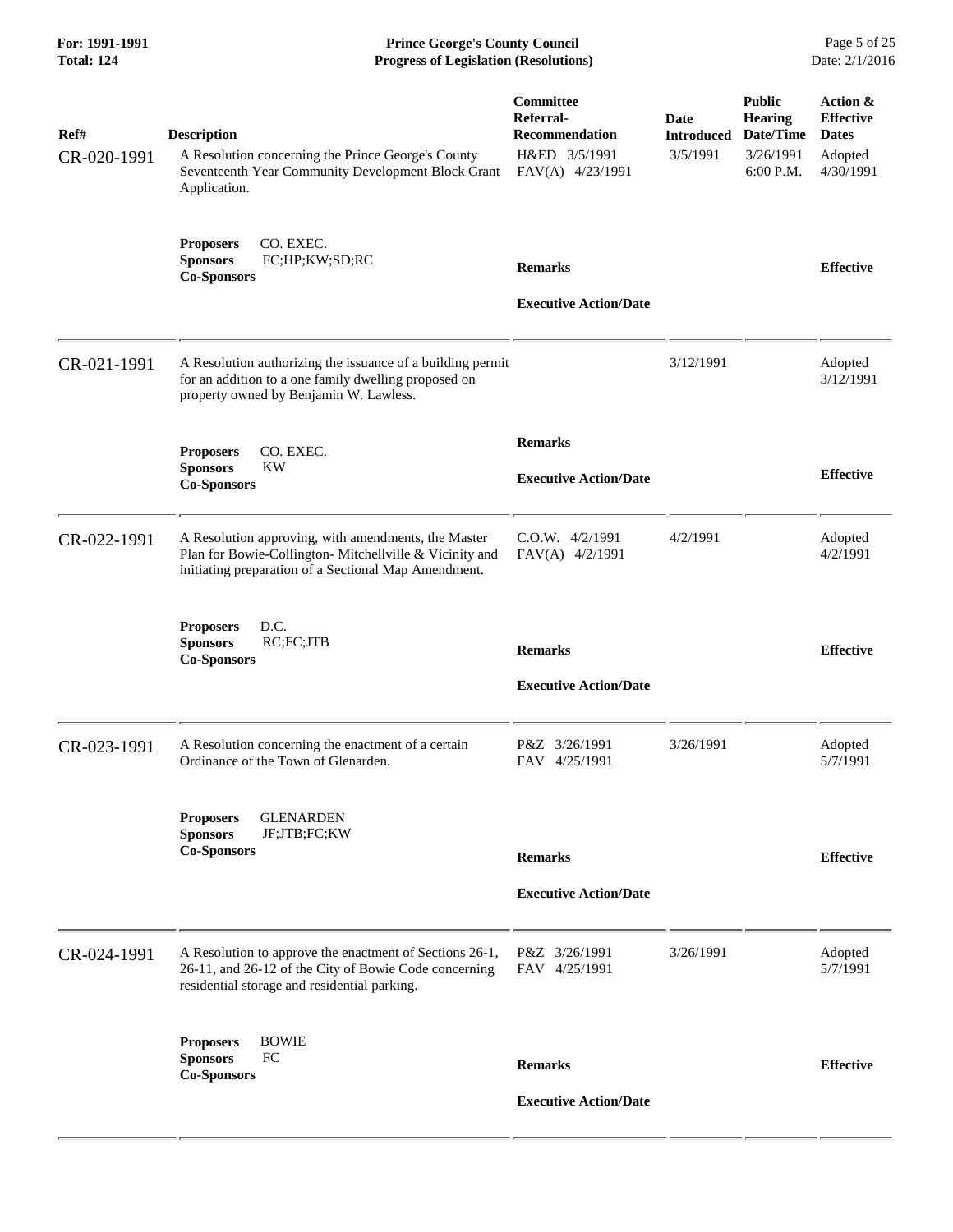| For: 1991-1991<br><b>Total: 124</b> | <b>Prince George's County Council</b><br><b>Progress of Legislation (Resolutions)</b>                                                                                                           |                                                                                    | Page 6 of 25<br>Date: 2/1/2016         |                                              |                                              |
|-------------------------------------|-------------------------------------------------------------------------------------------------------------------------------------------------------------------------------------------------|------------------------------------------------------------------------------------|----------------------------------------|----------------------------------------------|----------------------------------------------|
| Ref#<br>CR-025-1991                 | <b>Description</b><br>A Resolution to approve the enactment of Section 26-9L<br>of the City of College Park concerning off-street parking.                                                      | Committee<br>Referral-<br><b>Recommendation</b><br>P&Z 3/26/1991<br>HELD 4/25/1991 | Date<br><b>Introduced</b><br>3/26/1991 | <b>Public</b><br><b>Hearing</b><br>Date/Time | Action &<br><b>Effective</b><br><b>Dates</b> |
|                                     | <b>COLLEGE PK</b><br><b>Proposers</b><br><b>Sponsors</b><br>AMC;HP;JTB;FC;KW<br><b>Co-Sponsors</b>                                                                                              | <b>Remarks</b><br><b>Executive Action/Date</b>                                     |                                        |                                              | <b>Effective</b>                             |
| CR-026-1991                         | A Resolution for the purpose of recommend- ing the<br>designation of a new park and recreation facility as Lake<br>Artemesia Park.                                                              | P&Z 3/26/1991<br>FAV 4/25/1991                                                     | 3/26/1991                              |                                              | Adopted<br>5/7/1991                          |
|                                     | AMC<br><b>Proposers</b><br><b>Sponsors</b><br>AMC;SD;JTB;HP;SM<br><b>Co-Sponsors</b>                                                                                                            | <b>Remarks</b><br><b>Executive Action/Date</b>                                     |                                        |                                              | <b>Effective</b>                             |
| CR-027-1991                         | A Resolution to approve the participation of the<br>Community Development Administration (CDA) in the<br>financing of the Town and Country project.                                             |                                                                                    | 3/19/1991                              |                                              | Adopted<br>3/19/1991                         |
|                                     | <b>Proposers</b><br>CO. EXEC.<br><b>Sponsors</b><br>HP;JTB;KW;RC<br><b>Co-Sponsors</b>                                                                                                          | <b>Remarks</b><br><b>Executive Action/Date</b>                                     |                                        |                                              | <b>Effective</b>                             |
| CR-028-1991                         | A Resolution concerning approval of Finance Plan of<br>WSSC for issuance of Refunding Bonds in the principal<br>amount of approx. \$447,925,000.                                                | FP&GO 3/26/1991<br>FAV 4/15/1991                                                   | 3/26/1991                              |                                              | Adopted<br>4/30/1991                         |
|                                     | <b>WSSC</b><br><b>Proposers</b><br><b>Sponsors</b><br>FC;KW<br><b>Co-Sponsors</b>                                                                                                               | <b>Remarks</b><br><b>Executive Action/Date</b>                                     |                                        |                                              | <b>Effective</b>                             |
| CR-029-1991                         | A Resolution for the purpose of amending the Subregion I P&Z 4/2/1991<br>Sectional Map Amendment for the Beltsville, Calverton,<br>Montpelier & West Laurel areas of Prince George's<br>County. | FAV 4/25/1991                                                                      | 4/2/1991                               |                                              | Adopted<br>6/11/1991                         |
|                                     | D.C.<br><b>Proposers</b><br><b>Sponsors</b><br>FC;JTB;AMC;HP<br><b>Co-Sponsors</b>                                                                                                              | <b>Remarks</b><br><b>Executive Action/Date</b>                                     |                                        |                                              | <b>Effective</b>                             |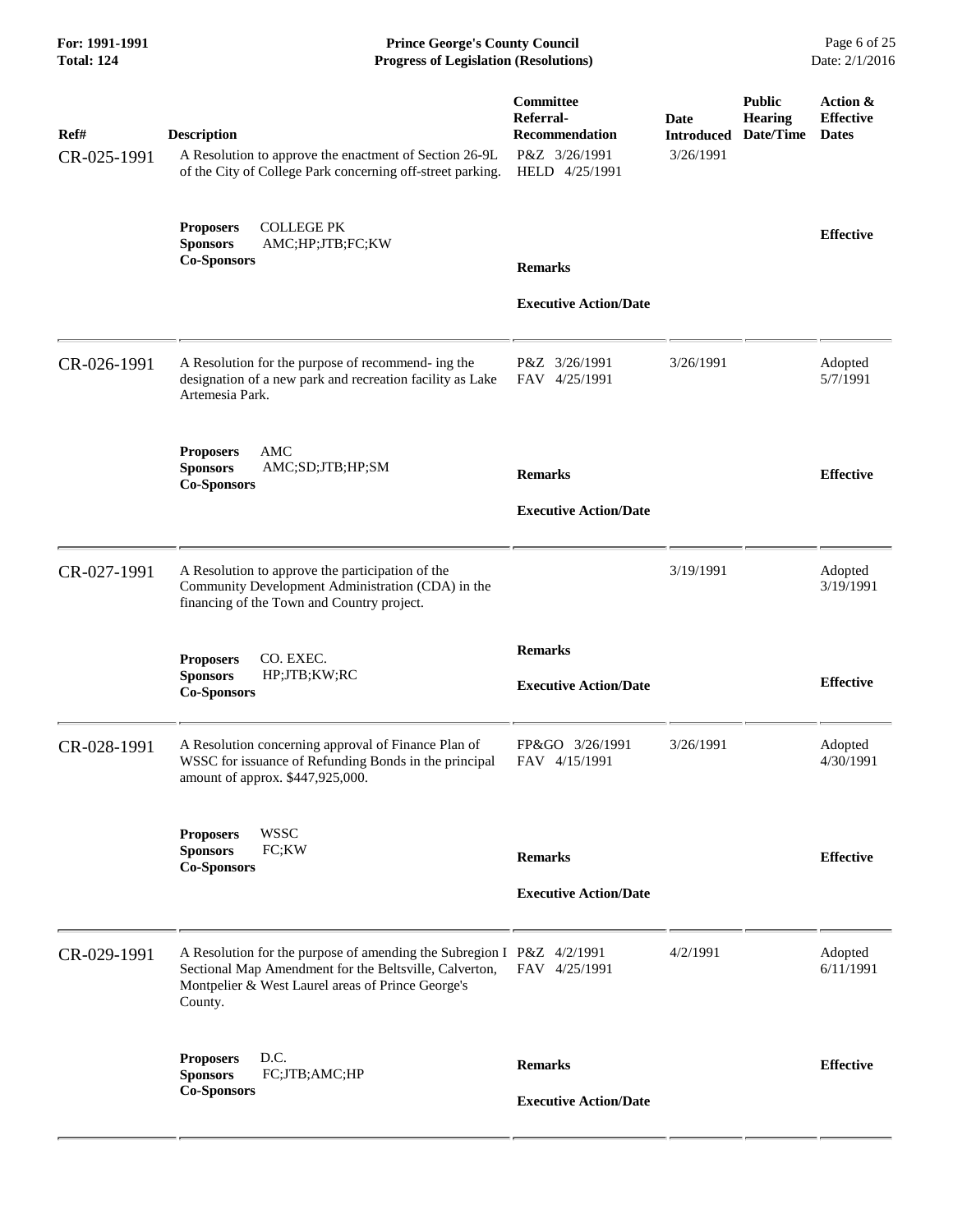| For: 1991-1991<br><b>Total: 124</b> | <b>Prince George's County Council</b><br>Date: 2/1/2016<br><b>Progress of Legislation (Resolutions)</b>                                                                                                              |                                                           |                                              |                                                                         |                                                                      |
|-------------------------------------|----------------------------------------------------------------------------------------------------------------------------------------------------------------------------------------------------------------------|-----------------------------------------------------------|----------------------------------------------|-------------------------------------------------------------------------|----------------------------------------------------------------------|
| Ref#<br>CR-030-1991                 | <b>Description</b><br>To approve an amendment to the sublease for a portion of C.O.W. 4/2/1991<br>the Greater Laurel-Beltsville Hospital property between<br>Dimensions Health Corporation & Laurel Physicians, Inc. | Committee<br>Referral-<br>Recommendation<br>FAV 4/16/1991 | <b>Date</b><br><b>Introduced</b><br>4/2/1991 | <b>Public</b><br><b>Hearing</b><br>Date/Time<br>5/7/1991<br>$1:30$ P.M. | Action &<br><b>Effective</b><br><b>Dates</b><br>Adopted<br>5/14/1991 |
|                                     | <b>Proposers</b><br>CO. EXEC.<br>FC;JTB;HP<br><b>Sponsors</b><br><b>Co-Sponsors</b>                                                                                                                                  | <b>Remarks</b><br><b>Executive Action/Date</b>            |                                              |                                                                         | <b>Effective</b>                                                     |
| CR-031-1991                         | A Resolution authorizing the issuance of building permits<br>for one family dwellings proposed on property owned by<br>Orchid Capital, Inc.                                                                          |                                                           | 4/9/1991                                     |                                                                         | Adopted<br>4/9/1991                                                  |
|                                     | CO. EXEC.<br><b>Proposers</b><br><b>Sponsors</b><br>KW;JTB;FC;RC<br><b>Co-Sponsors</b>                                                                                                                               | <b>Remarks</b><br><b>Executive Action/Date</b>            |                                              |                                                                         | <b>Effective</b>                                                     |
| CR-032-1991                         | To provide a covenant to appropriate in the FY'92 Budget C.O.W. 4/9/1991<br>the payment of princi- pal & interest due on notes securing FAV 4/9/1991<br>short term borrowing, etc.                                   |                                                           | 4/9/1991                                     |                                                                         |                                                                      |
|                                     | CO. EXEC.<br><b>Proposers</b><br><b>Sponsors</b><br>JTB;AMC;HP<br><b>Co-Sponsors</b>                                                                                                                                 | <b>Remarks</b><br><b>Executive Action/Date</b>            |                                              |                                                                         | <b>Effective</b>                                                     |
| CR-033-1991                         | A Resolution to amend the Salary Plan of the County to<br>reflect new pay rates and other benefits for General<br>Schedule employees.                                                                                | FP&GO 4/23/1991<br>HELD 5/6/1991<br>NR 6/17/1991          | 4/23/1991                                    |                                                                         | Adopted<br>6/25/1991                                                 |
|                                     | CO. EXEC.<br><b>Proposers</b><br><b>Sponsors</b><br>FC<br><b>Co-Sponsors</b>                                                                                                                                         | <b>Remarks</b><br><b>Executive Action/Date</b>            |                                              |                                                                         | <b>Effective</b>                                                     |
| CR-034-1991                         | Temporary Cash Borrowing of Bond Proceeds for five<br>school construction projects.                                                                                                                                  | FP&GO 4/23/1991<br>FAV 5/6/1991                           | 4/23/1991                                    |                                                                         | Adopted<br>5/14/1991                                                 |
|                                     | <b>Proposers</b><br>CO. EXEC.<br><b>Sponsors</b><br>FC;JTB<br><b>Co-Sponsors</b>                                                                                                                                     | <b>Remarks</b><br><b>Executive Action/Date</b>            |                                              |                                                                         | <b>Effective</b>                                                     |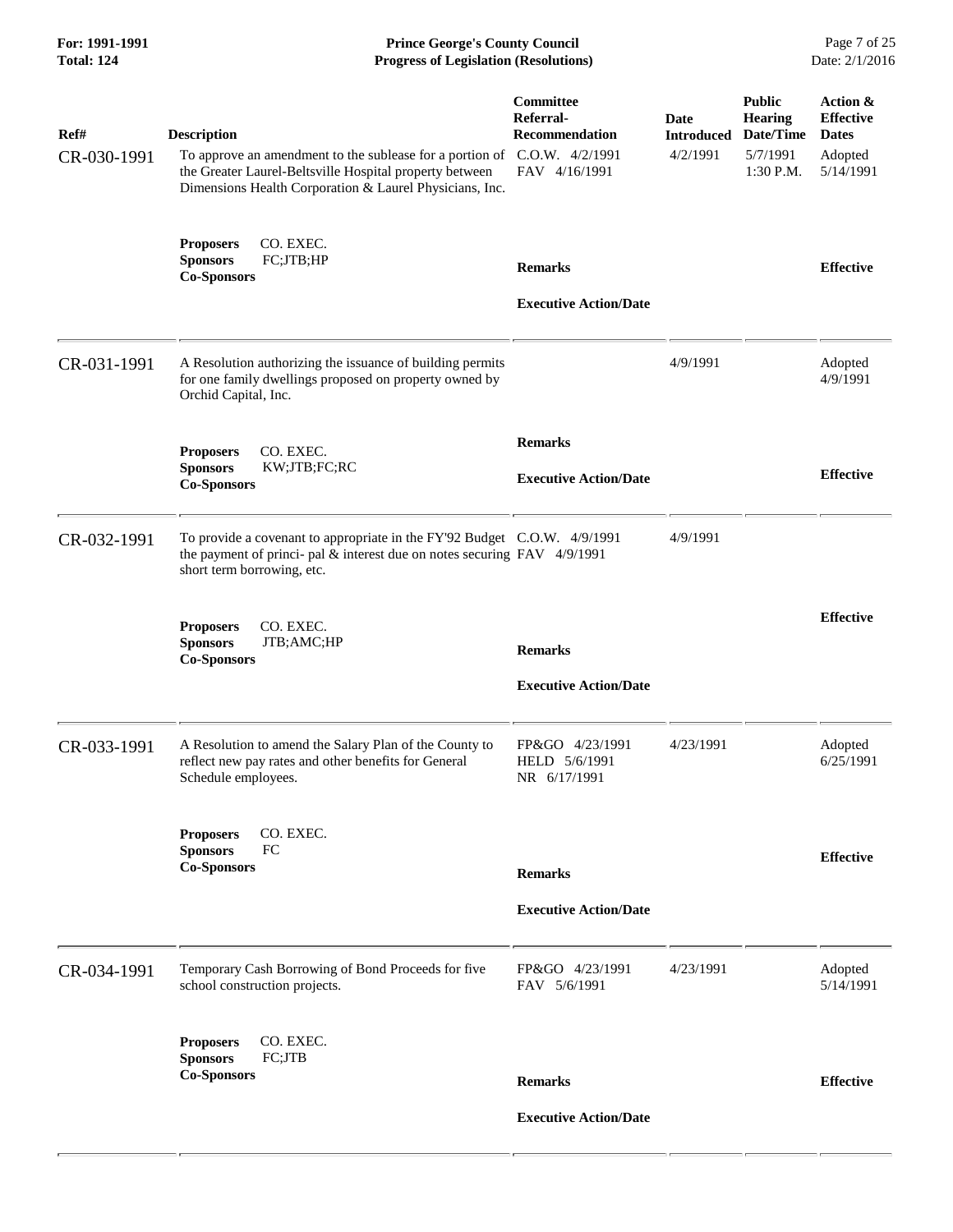**For: 1991-1991 Prince George's County Council** Page 8 of 25<br>**Progress of Legislation (Resolutions)** Date: 2/1/2016 **Total: 124 Progress of Legislation (Resolutions)** 

| Ref#<br>CR-035-1991 | <b>Description</b><br>A Resolution to transfer Maryland Depart-ment of<br>Transportation Bonds in the amount of \$1,353,015,<br>authorized by CB-95-1984, CB-72-1985, CB-100-1986,<br>and CB-113-1989. | Committee<br>Referral-<br><b>Recommendation</b><br>FP&GO 4/23/1991<br>FAV 5/6/1991 | Date<br><b>Introduced</b><br>4/23/1991 | <b>Public</b><br><b>Hearing</b><br>Date/Time | Action &<br><b>Effective</b><br><b>Dates</b><br>Adopted<br>5/14/1991 |
|---------------------|--------------------------------------------------------------------------------------------------------------------------------------------------------------------------------------------------------|------------------------------------------------------------------------------------|----------------------------------------|----------------------------------------------|----------------------------------------------------------------------|
|                     | CO. EXEC.<br><b>Proposers</b><br><b>Sponsors</b><br>FC<br><b>Co-Sponsors</b>                                                                                                                           | <b>Remarks</b><br><b>Executive Action/Date</b>                                     |                                        |                                              | <b>Effective</b>                                                     |
| CR-036-1991         | A Resolution for the purpose of amending the County<br>Council Rules of Procedure to provide for public hearings<br>for resolutions.                                                                   | RULES 5/7/1991                                                                     | 5/7/1991                               |                                              |                                                                      |
|                     | <b>KW</b><br><b>Proposers</b><br><b>Sponsors</b><br>KW;SM;JTB;RC<br><b>Co-Sponsors</b>                                                                                                                 | <b>Remarks</b><br><b>Executive Action/Date</b>                                     |                                        |                                              | <b>Effective</b>                                                     |
| CR-037-1991         | A Resolution authorizing the issuance of a building permit H&ED 4/30/1991<br>for a one family dwelling proposed on property owned by FAV 5/6/1991<br>Roger A. and Margy L. Hyde.                       |                                                                                    | 4/30/1991                              |                                              | Adopted<br>5/14/1991                                                 |
|                     | CO. EXEC.<br><b>Proposers</b><br><b>Sponsors</b><br>KW<br><b>Co-Sponsors</b>                                                                                                                           | <b>Remarks</b><br><b>Executive Action/Date</b>                                     |                                        |                                              | <b>Effective</b>                                                     |
| CR-038-1991         | A Resolution authorizing the issuance of a building permit H&ED 4/30/1991<br>for a one family dwelling proposed on property owned by FAV 5/6/1991<br>Robert and Lucy Stonestreet.                      |                                                                                    | 4/30/1991                              |                                              | Adopted<br>5/14/1991                                                 |
|                     | CO. EXEC.<br><b>Proposers</b><br><b>Sponsors</b><br><b>KW</b><br><b>Co-Sponsors</b>                                                                                                                    | <b>Remarks</b><br><b>Executive Action/Date</b>                                     |                                        |                                              | <b>Effective</b>                                                     |
| CR-039-1991         | To suspend the issuance of casino night permits until July<br>1, 1992.                                                                                                                                 |                                                                                    | 5/14/1991                              |                                              | Adopted<br>5/14/1991                                                 |
|                     | <b>Proposers</b><br>RC;SM;AMC;JTB<br><b>Sponsors</b><br>RC;SM;AMC;JTB<br><b>Co-Sponsors</b>                                                                                                            | <b>Remarks</b><br><b>Executive Action/Date</b>                                     |                                        |                                              | <b>Effective</b>                                                     |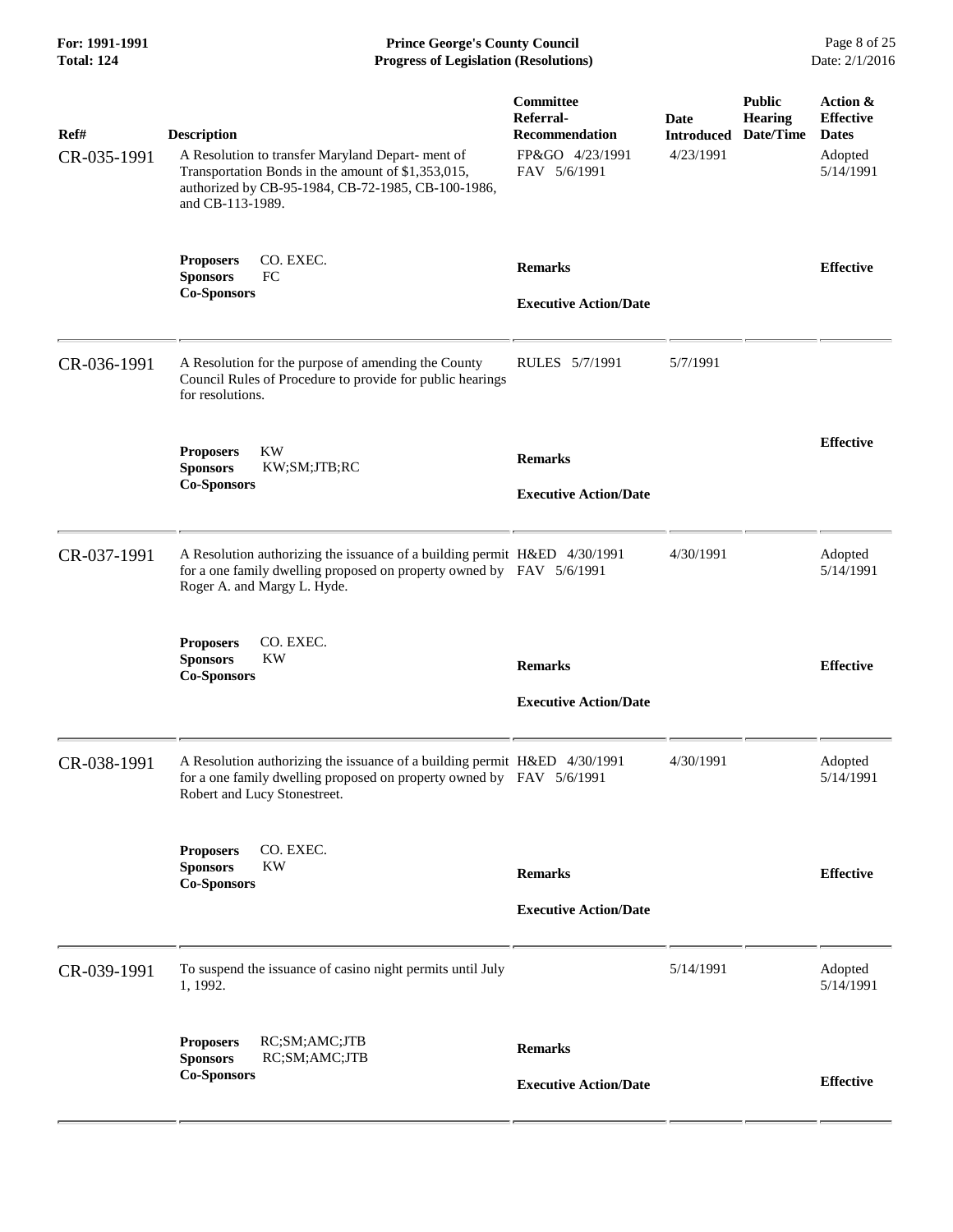| For: 1991-1991<br><b>Total: 124</b> | <b>Prince George's County Council</b><br><b>Progress of Legislation (Resolutions)</b><br>Date: 2/1/2016                                                                                                                           |                                                        |                                       |                                              |                                                                      |
|-------------------------------------|-----------------------------------------------------------------------------------------------------------------------------------------------------------------------------------------------------------------------------------|--------------------------------------------------------|---------------------------------------|----------------------------------------------|----------------------------------------------------------------------|
| Ref#<br>CR-040-1991                 | <b>Description</b><br>A Resolution authorizing the issuance of building permits H&ED 6/4/1991<br>for one family dwellings proposed on land owned by John FAV(A) 6/17/1991<br>and Melanie Powell and Douglas and Christina Powell. | <b>Committee</b><br>Referral-<br><b>Recommendation</b> | Date<br><b>Introduced</b><br>6/4/1991 | <b>Public</b><br><b>Hearing</b><br>Date/Time | Action &<br><b>Effective</b><br><b>Dates</b><br>Adopted<br>6/25/1991 |
|                                     | <b>Proposers</b><br>CO. EXEC.<br>RC<br><b>Sponsors</b><br><b>Co-Sponsors</b>                                                                                                                                                      | <b>Remarks</b><br><b>Executive Action/Date</b>         |                                       |                                              | <b>Effective</b>                                                     |
| CR-041-1991                         | A Resolution approving an extension of the waiver of<br>certain off-street parking and loading requirements within<br>the Mt. Rainier Neighborhood Business Revitalization<br>Dist.                                               | P&Z 5/21/1991<br>FAV(A) 7/1/1991                       | 5/21/1991                             |                                              | Adopted<br>7/2/1991                                                  |
|                                     | <b>SD</b><br><b>Proposers</b><br><b>SD</b><br><b>Sponsors</b><br><b>Co-Sponsors</b>                                                                                                                                               | <b>Remarks</b><br><b>Executive Action/Date</b>         |                                       |                                              | <b>Effective</b><br>7/2/1991                                         |
| CR-042-1991                         | A Resolution approving the enactment of Chapter 15,<br>Code of Ordinances of the City of New Carrollton,<br>concerning the storage of junked motor vehicles.                                                                      | P&Z 5/21/1991<br>FAV 6/17/1991                         | 5/21/1991                             |                                              | Adopted<br>6/25/1991                                                 |
|                                     | <b>Proposers</b><br>CARROLLTON<br>AMC<br><b>Sponsors</b><br><b>Co-Sponsors</b>                                                                                                                                                    | <b>Remarks</b><br><b>Executive Action/Date</b>         |                                       |                                              | <b>Effective</b>                                                     |
| CR-043-1991                         | A Resolution to amend the FY 1986-1995 Com-<br>prehensive Ten Year Solid Waste Management Plan to<br>incl Co. Recycling Plan & add FERST Mixed Waste Mat.<br>Separation/Processing Fac.                                           | H&ED 5/21/1991<br>FAV(A) 6/17/1991                     | 5/21/1991                             | 7/2/1991<br>1:30 P.M.                        | Adopted<br>7/9/1991                                                  |
|                                     | CO. EXEC.<br><b>Proposers</b><br><b>Sponsors</b><br>AMC;HP;SD;FC;JTB;RC<br><b>Co-Sponsors</b>                                                                                                                                     | <b>Remarks</b><br><b>Executive Action/Date</b>         |                                       |                                              | <b>Effective</b><br>7/31/1991                                        |
| CR-044-1991                         | A Resolution to approve FY 1991-92 Operating and<br>Capital Budgets of the WSSC and recommend water and<br>sewer rates and ad valorem tax levies.                                                                                 |                                                        | 5/29/1991                             |                                              | Adopted<br>5/29/1991                                                 |
|                                     | RC<br><b>Proposers</b><br>RC<br><b>Sponsors</b><br><b>Co-Sponsors</b>                                                                                                                                                             | <b>Remarks</b><br><b>Executive Action/Date</b>         |                                       |                                              | <b>Effective</b>                                                     |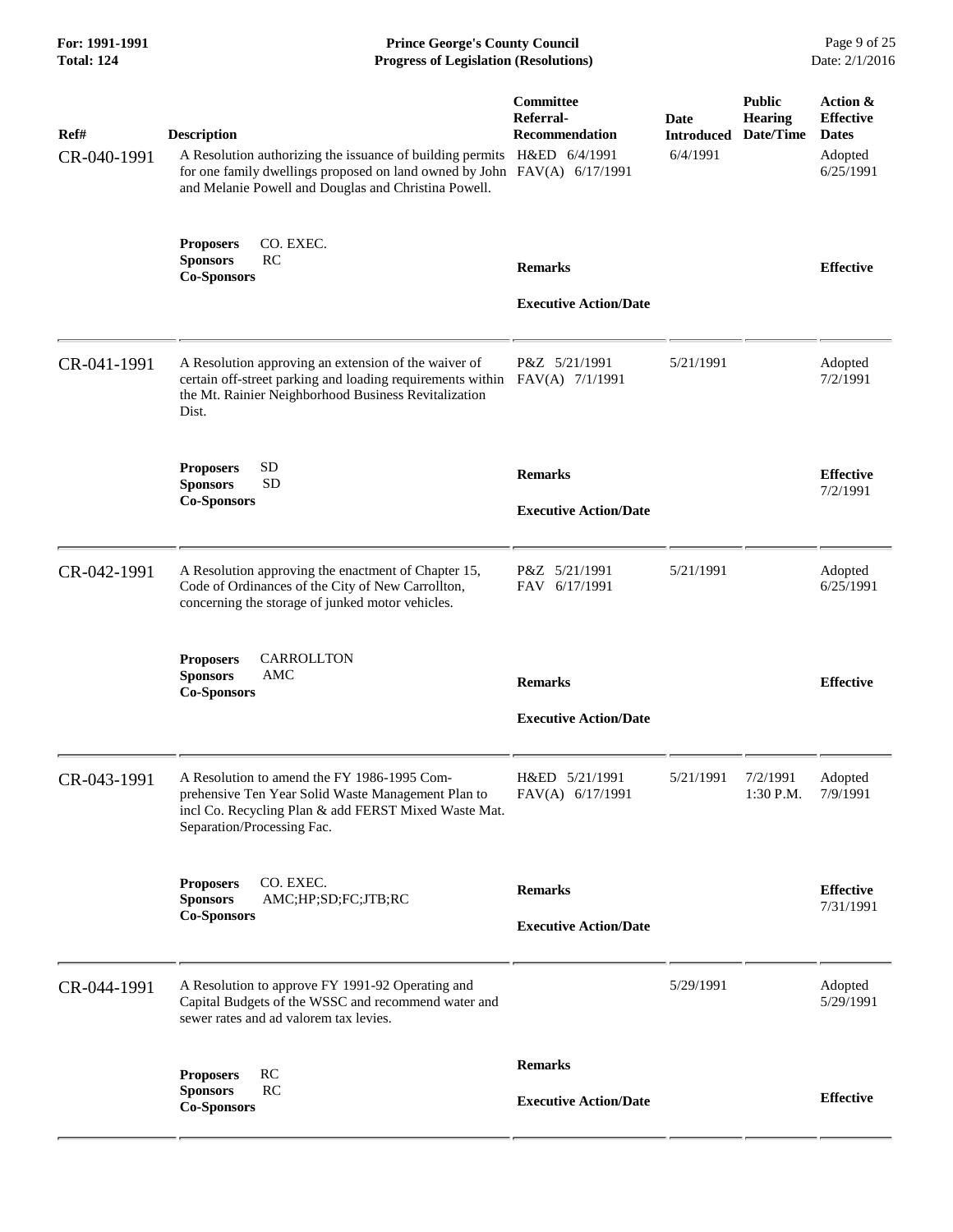**For: 1991-1991 Prince George's County Council** Page 10 of 25<br> **Progress of Legislation (Resolutions)** Date: 2/1/2016 **Total: 124 Progress of Legislation (Resolutions)** 

| Ref#<br>CR-045-1991 | <b>Description</b><br>A Resolution to adopt with amendments the WSSC Fiscal<br>Years 1992-1997 Capital Improvement Program for Water<br>and Sewerage.       | Committee<br>Referral-<br><b>Recommendation</b> | Date<br><b>Introduced</b><br>5/29/1991 | <b>Public</b><br><b>Hearing</b><br>Date/Time | Action &<br><b>Effective</b><br><b>Dates</b><br>Adopted<br>5/29/1991 |
|---------------------|-------------------------------------------------------------------------------------------------------------------------------------------------------------|-------------------------------------------------|----------------------------------------|----------------------------------------------|----------------------------------------------------------------------|
|                     | RC<br><b>Proposers</b><br>RC<br><b>Sponsors</b><br><b>Co-Sponsors</b>                                                                                       | <b>Remarks</b><br><b>Executive Action/Date</b>  |                                        |                                              | <b>Effective</b>                                                     |
| CR-046-1991         | Fiscal Year 1992 Budget and Tax Rate - Washington<br>Suburban Transit Commission.                                                                           |                                                 | 5/29/1991                              |                                              | Adopted<br>5/29/1991                                                 |
|                     | RC<br><b>Proposers</b><br>RC<br><b>Sponsors</b><br><b>Co-Sponsors</b>                                                                                       | <b>Remarks</b><br><b>Executive Action/Date</b>  |                                        |                                              | <b>Effective</b>                                                     |
| CR-047-1991         | Transfer of Appropriations between Agencies of the<br>County Government.                                                                                    |                                                 | 6/4/1991                               |                                              | Adopted<br>6/4/1991                                                  |
|                     | CO. EXEC.<br><b>Proposers</b><br><b>Sponsors</b><br>$RC;$ J $F$<br><b>Co-Sponsors</b>                                                                       | <b>Remarks</b><br><b>Executive Action/Date</b>  |                                        |                                              | <b>Effective</b>                                                     |
| CR-048-1991         | A Resolution to provide additional funding from Federal,<br>State & private grants in the amount of \$2,148,365 for<br>various Departments and Commissions. |                                                 | 6/4/1991                               |                                              | Adopted<br>6/4/1991                                                  |
|                     | CO. EXEC.<br><b>Proposers</b><br>JTB;AMC;SD<br><b>Sponsors</b><br><b>Co-Sponsors</b>                                                                        | <b>Remarks</b><br><b>Executive Action/Date</b>  |                                        |                                              | <b>Effective</b>                                                     |
| CR-049-1991         | Supplemental Pay Authorization for Health Department<br>Nurse Midwives.                                                                                     |                                                 | 6/4/1991                               |                                              | Adopted<br>6/4/1991                                                  |
|                     | CO. EXEC.<br><b>Proposers</b><br><b>Sponsors</b><br>SD;AMC;JF;RC<br><b>Co-Sponsors</b>                                                                      | <b>Remarks</b><br><b>Executive Action/Date</b>  |                                        |                                              | <b>Effective</b>                                                     |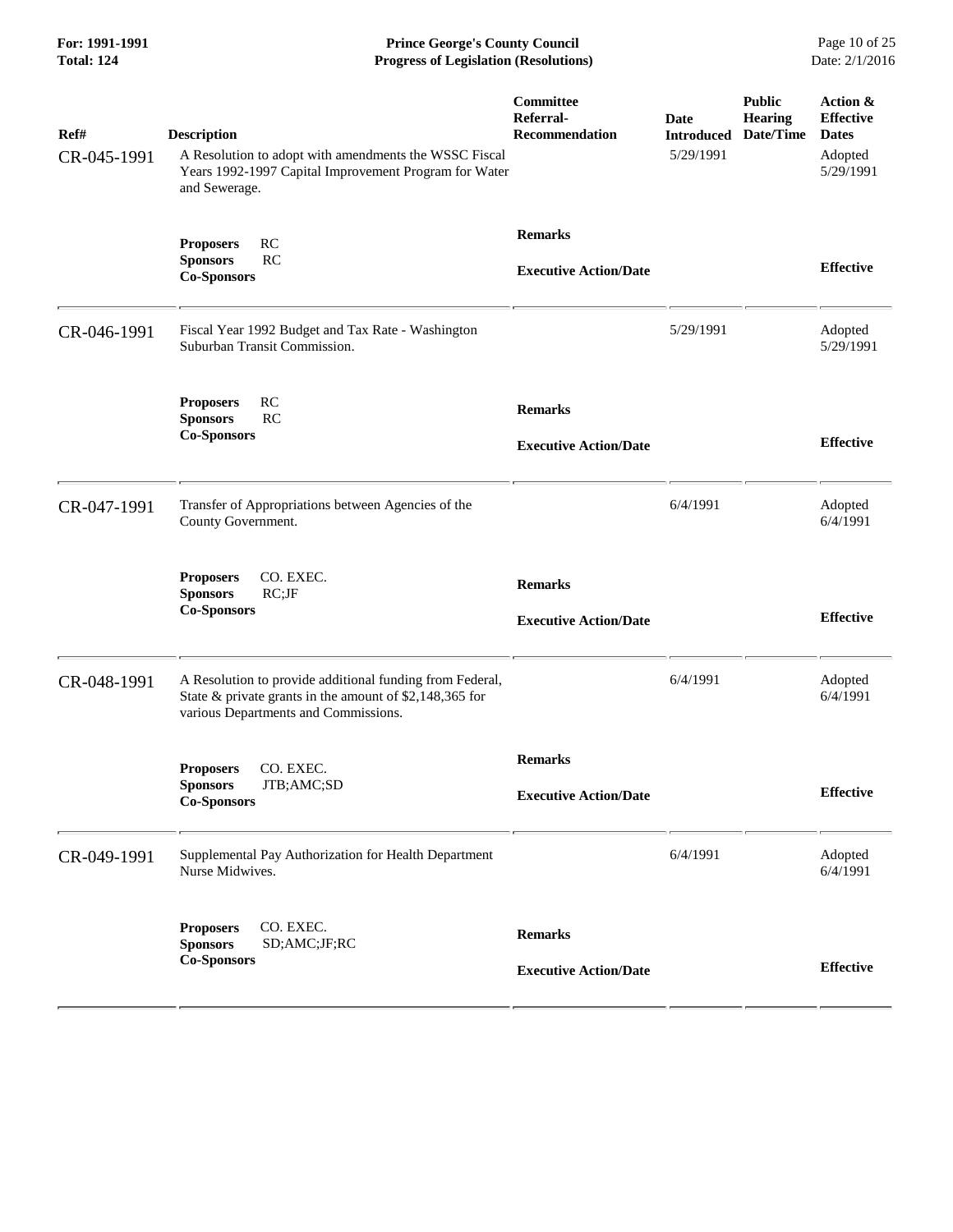**For: 1991-1991 Prince George's County Council** Page 11 of 25<br> **Prince George's County Council** Page 11 of 25<br> **Progress of Legislation (Resolutions)** Date: 2/1/2016 **Progress of Legislation (Resolutions)** 

| Ref#<br>CR-050-1991 | <b>Description</b><br>Amendment to the FY1986-1995 Comprehensive Ten<br>Year Solid Waste Management Plan to permit the<br>expansion of the Brandywine Rubblefill. | Committee<br>Referral-<br><b>Recommendation</b><br>H&ED 5/21/1991<br>FAV 6/17/1991 | Date<br><b>Introduced</b><br>5/21/1991 | <b>Public</b><br><b>Hearing</b><br>Date/Time<br>7/2/1991<br>1:30 P.M. | Action &<br><b>Effective</b><br><b>Dates</b><br>Adopted<br>7/2/1991 |
|---------------------|-------------------------------------------------------------------------------------------------------------------------------------------------------------------|------------------------------------------------------------------------------------|----------------------------------------|-----------------------------------------------------------------------|---------------------------------------------------------------------|
|                     | <b>Proposers</b><br>CO. EXEC.<br><b>Sponsors</b><br><b>KW</b><br><b>Co-Sponsors</b>                                                                               | <b>Remarks</b><br><b>Executive Action/Date</b>                                     |                                        |                                                                       | <b>Effective</b><br>7/31/1991                                       |
| CR-051-1991         | A Resolution to require random financial audits of grants<br>and transfer payments made pursuant to the<br>non-departmental portion of the general fund budget.   | FP&GO 5/29/1991<br>FAV 6/17/1991                                                   | 5/29/1991                              |                                                                       | Adopted<br>6/25/1991                                                |
|                     | KW<br><b>Proposers</b><br><b>Sponsors</b><br>KW<br><b>Co-Sponsors</b>                                                                                             | <b>Remarks</b><br><b>Executive Action/Date</b>                                     |                                        |                                                                       | <b>Effective</b>                                                    |
| CR-052-1991         | ASSIGNED.                                                                                                                                                         |                                                                                    |                                        |                                                                       |                                                                     |
|                     | <b>Proposers</b><br><b>Sponsors</b><br><b>Co-Sponsors</b>                                                                                                         | <b>Remarks</b><br><b>Executive Action/Date</b>                                     |                                        |                                                                       | <b>Effective</b>                                                    |
| CR-053-1991         | Ten Year Water and Sewerage Plan April 1991<br>Amendment Cycle.                                                                                                   | H&ED 5/29/1991<br>FAV(A) 7/2/1991                                                  | 5/29/1991                              | 6/25/1991<br>2:30 P.M.                                                | Adopted<br>7/9/1991                                                 |
|                     | <b>Proposers</b><br>CO. EXEC.<br>AMC;JF<br><b>Sponsors</b><br><b>Co-Sponsors</b>                                                                                  | <b>Remarks</b><br><b>Executive Action/Date</b>                                     |                                        |                                                                       | <b>Effective</b><br>7/31/1991                                       |
| CR-054-1991         | To amend certain fees in the County Onsite Sewer<br>Disposal Regulation.                                                                                          | FP&GO 6/4/1991<br>FAV 6/17/1991                                                    | 6/4/1991                               |                                                                       | Adopted<br>6/25/1991                                                |
|                     | CO. EXEC.<br><b>Proposers</b><br><b>Sponsors</b><br>AMC;SD<br><b>Co-Sponsors</b>                                                                                  | <b>Remarks</b><br><b>Executive Action/Date</b>                                     |                                        |                                                                       | <b>Effective</b>                                                    |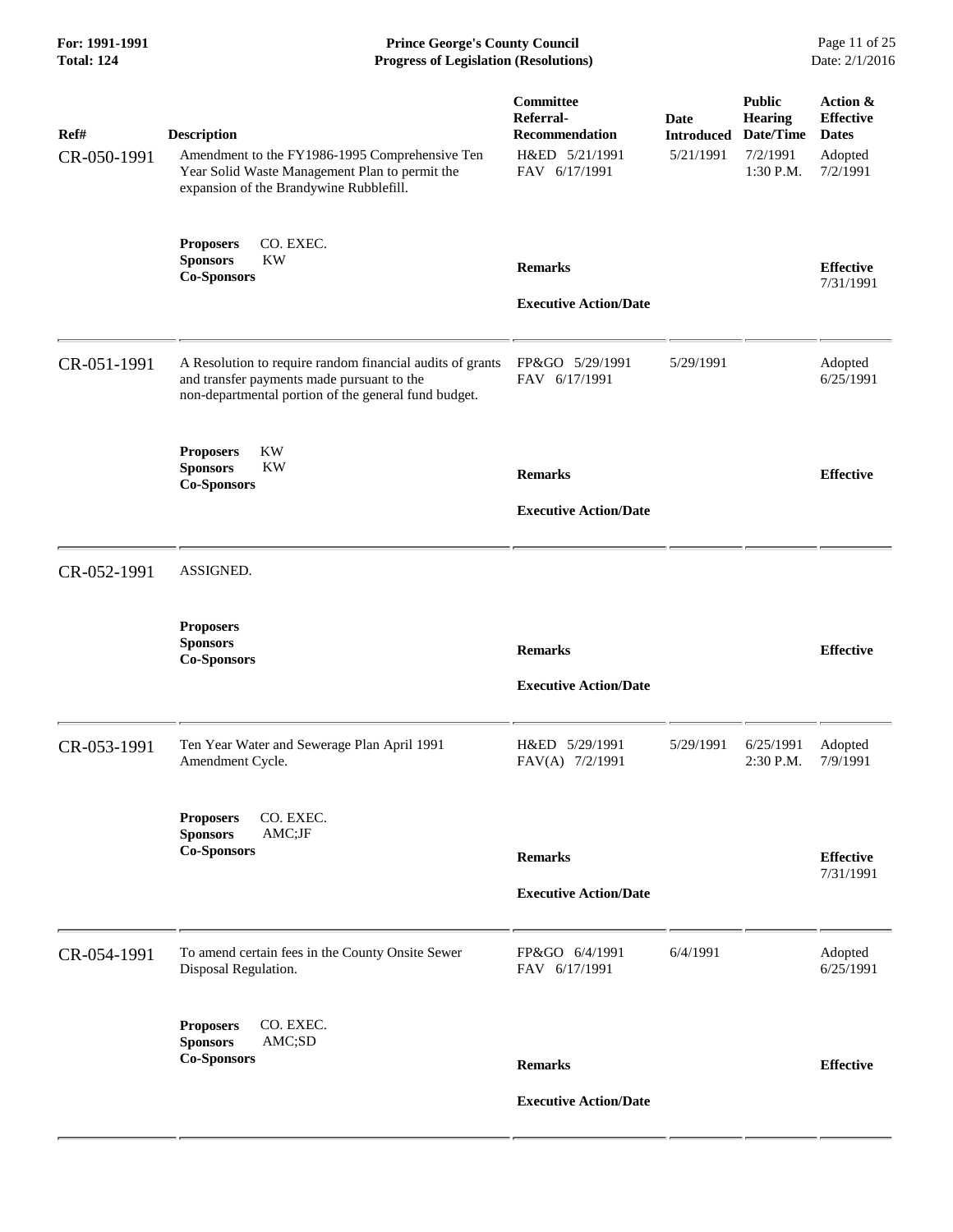**For: 1991-1991 Prince George's County Council** Page 12 of 25<br> **Prince George's County Council** Page 12 of 25<br> **Progress of Legislation (Resolutions)** Date: 2/1/2016 **Progress of Legislation (Resolutions)** 

| Ref#<br>CR-055-1991 | <b>Description</b><br>A Resolution concerning the Tax Rate for FY 1991-92 for<br>the purpose of imposing and levying the tax rates for the<br>fiscal year beginning July 1, 1991.            | Committee<br>Referral-<br>Recommendation       | Date<br><b>Introduced</b><br>6/11/1991 | <b>Public</b><br><b>Hearing</b><br>Date/Time | Action &<br><b>Effective</b><br><b>Dates</b><br>Adopted<br>6/11/1991 |
|---------------------|----------------------------------------------------------------------------------------------------------------------------------------------------------------------------------------------|------------------------------------------------|----------------------------------------|----------------------------------------------|----------------------------------------------------------------------|
|                     | RC<br><b>Proposers</b><br>RC;FC;JF;AMC<br><b>Sponsors</b><br><b>Co-Sponsors</b>                                                                                                              | <b>Remarks</b><br><b>Executive Action/Date</b> |                                        |                                              | <b>Effective</b><br>7/1/1991                                         |
| CR-056-1991         | A resolution authorizing the issuance of a building permit H&ED 6/11/1991<br>for a one-family dwelling proposed on property owned by NR 6/17/1991<br>Donald L. and Carol G. Chinn.           |                                                | 6/11/1991                              |                                              | Adopted<br>6/25/1991                                                 |
|                     | CO. EXEC.<br><b>Proposers</b><br><b>Sponsors</b><br>FC;JTB<br><b>Co-Sponsors</b>                                                                                                             | <b>Remarks</b><br><b>Executive Action/Date</b> |                                        |                                              | <b>Effective</b>                                                     |
| CR-057-1991         | Temporary Cash Borrowing of Bond Proceeds for the<br>Woodmore/Glenn Dale Fire Station, the Addison Road<br>Metro Parking Structure and MD 410 Extended.                                      | FP&GO 6/11/1991<br>FAV 7/1/1991                | 6/11/1991                              |                                              | Adopted<br>7/9/1991                                                  |
|                     | CO. EXEC.<br><b>Proposers</b><br>AMC;JTB;HP<br><b>Sponsors</b><br><b>Co-Sponsors</b>                                                                                                         | <b>Remarks</b><br><b>Executive Action/Date</b> |                                        |                                              | <b>Effective</b>                                                     |
| CR-058-1991         | A Resolution to approve Housing Authority's 1991 Single H&ED 6/25/1991<br>Family Mortgage Purchase Program & authorize issuance FAV(A) 7/1/1991<br>of bonds not to exceed \$15,000,000, etc. |                                                | 6/25/1991                              |                                              | Adopted<br>7/9/1991                                                  |
|                     | CO. EXEC.<br><b>Proposers</b><br><b>Sponsors</b><br>RC;JF;FC;JTB;HP;KW<br><b>Co-Sponsors</b>                                                                                                 | <b>Remarks</b><br><b>Executive Action/Date</b> |                                        |                                              | <b>Effective</b>                                                     |
| CR-059-1991         | A Resolution to approve a supplemental appropriation of<br>\$2,210,000 and transfer of \$6,096,108 between major<br>categories of the Board of Education's FY 1990-1991<br>Budget.           | FP&GO 6/25/1991<br>FAV(A) 7/1/1991             | 6/25/1991                              |                                              | Adopted<br>7/9/1991                                                  |
|                     | RC<br><b>Proposers</b><br><b>Sponsors</b><br>RC;FC;JTB<br><b>Co-Sponsors</b>                                                                                                                 | <b>Remarks</b><br><b>Executive Action/Date</b> |                                        |                                              | <b>Effective</b>                                                     |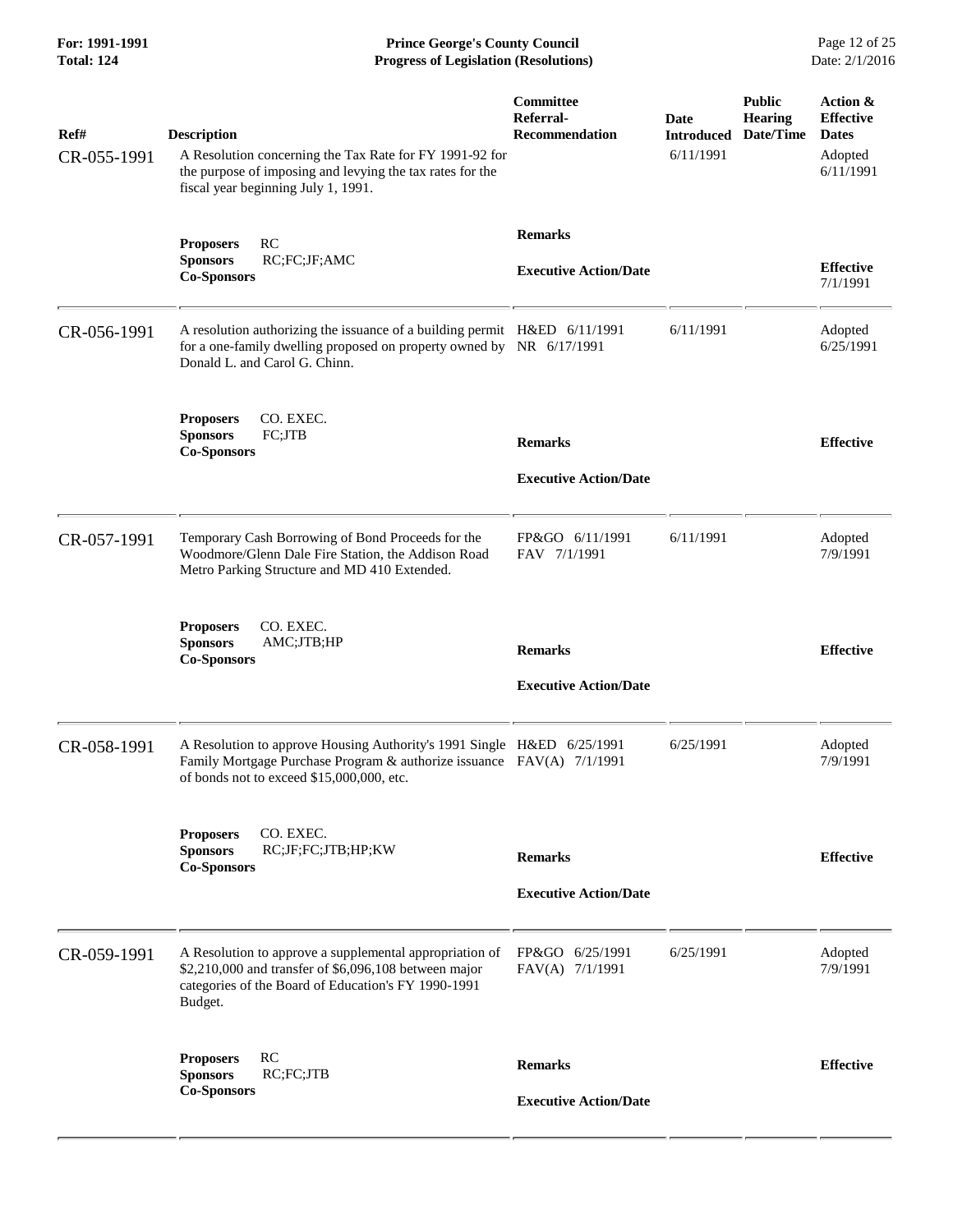**For: 1991-1991 Prince George's County Council** Page 13 of 25<br>**Progress of Legislation (Resolutions)** Date: 2/1/2016 **Total: 124 Progress of Legislation (Resolutions)** 

| Ref#<br>CR-060-1991 | <b>Description</b><br>To rescind the suspension of the issuance of casino night<br>permits adopted by CR-39-1991.                                                                        | Committee<br>Referral-<br><b>Recommendation</b>                                               | <b>Date</b><br><b>Introduced</b><br>6/25/1991 | <b>Public</b><br><b>Hearing</b><br>Date/Time | Action &<br><b>Effective</b><br><b>Dates</b><br>Adopted<br>6/25/1991 |
|---------------------|------------------------------------------------------------------------------------------------------------------------------------------------------------------------------------------|-----------------------------------------------------------------------------------------------|-----------------------------------------------|----------------------------------------------|----------------------------------------------------------------------|
|                     | AMC<br><b>Proposers</b><br><b>Sponsors</b><br><b>AMC</b><br><b>Co-Sponsors</b>                                                                                                           | <b>Remarks</b><br><b>Executive Action/Date</b>                                                |                                               |                                              | <b>Effective</b>                                                     |
| CR-061-1991         | To initiate a Sectional Map Amendment for Planning Area<br>72 as described in the Zoning Ordinance and known as the<br>Landover and Vicinity area of Prince George's Co.                 |                                                                                               |                                               |                                              |                                                                      |
|                     | M-NCPPC<br><b>Proposers</b><br><b>Sponsors</b><br><b>Co-Sponsors</b>                                                                                                                     | <b>Remarks</b><br><b>Executive Action/Date</b>                                                |                                               |                                              | <b>Effective</b>                                                     |
| CR-062-1991         | A Resolution authorizing the issuance of a building permit<br>for a one family dwelling proposed on property owned by<br>Mark Evan Shaw and Nancy Lee Shaw, his wife.                    |                                                                                               | 7/2/1991                                      |                                              | Adopted<br>7/2/1991                                                  |
|                     | <b>Proposers</b><br>CO. EXEC.<br><b>Sponsors</b><br>FC;JF;JTB;RC;SM<br><b>Co-Sponsors</b>                                                                                                | <b>Remarks</b><br><b>Executive Action/Date</b>                                                |                                               |                                              | <b>Effective</b>                                                     |
| CR-063-1991         | To amend Salary Plan of County to reflect terms of labor<br>agreement between County and Local #1619, International FP&GO 7/30/1991<br>Assoc. of Fire Fighters, (Uniform Civilian Unit). | FP&GO 7/9/1991<br>FAV 9/9/1991                                                                | 9/24/1991                                     |                                              | Adopted<br>10/1/1991                                                 |
|                     | CO. EXEC.<br><b>Proposers</b><br>HP;AMC;FC;RC;SD;JTB<br><b>Sponsors</b><br><b>Co-Sponsors</b>                                                                                            | <b>Remarks</b><br>(SEE CB-72-1991;SEE<br>7/30 & 9/24 MINUTES)<br><b>Executive Action/Date</b> |                                               |                                              | <b>Effective</b>                                                     |
| CR-064-1991         | To amend Salary Plan of County to reflect terms of labor<br>agreement between County and Local #1619, International FP&GO 7/30/1991<br>Assoc. of Fire Fighters, AFL-CIO.                 | FP&GO 7/9/1991<br>FAV 9/9/1991                                                                | 9/24/1991                                     |                                              | Adopted<br>10/1/1991                                                 |
|                     | CO. EXEC.<br><b>Proposers</b><br><b>Sponsors</b><br>HP;AMC;FC;RC;SD;JTB<br><b>Co-Sponsors</b>                                                                                            | <b>Remarks</b><br>(SEE CB-73 & CR-65;<br>7/30 & 9/24 MINUTES)<br><b>Executive Action/Date</b> |                                               |                                              | <b>Effective</b>                                                     |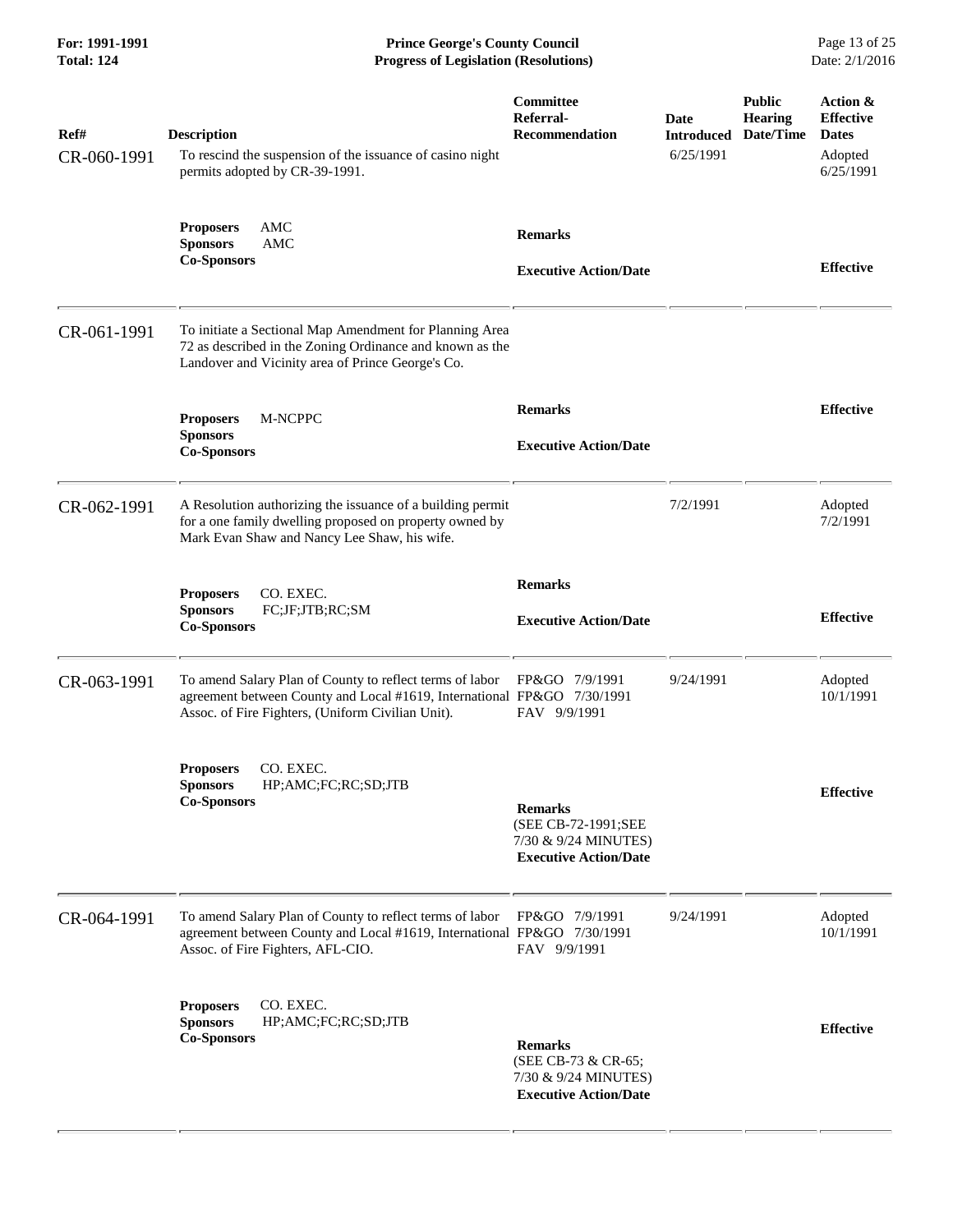| For: 1991-1991<br><b>Total: 124</b> | <b>Prince George's County Council</b><br><b>Progress of Legislation (Resolutions)</b>                                                                                                                  |                                                                                               |                                               |                                              | Page 14 of 25<br>Date: 2/1/2016                                      |  |
|-------------------------------------|--------------------------------------------------------------------------------------------------------------------------------------------------------------------------------------------------------|-----------------------------------------------------------------------------------------------|-----------------------------------------------|----------------------------------------------|----------------------------------------------------------------------|--|
| Ref#<br>CR-065-1991                 | <b>Description</b><br>To amend the Salary Plan of the County to reflect terms of FP&GO 7/9/1991<br>a labor agreement with Local #1619, International Assoc.<br>of Fire Fighters, AFL-CIO (Paramedics). | Committee<br>Referral-<br><b>Recommendation</b><br>FP&GO 7/30/1991<br>FAV 9/9/1991            | <b>Date</b><br><b>Introduced</b><br>9/24/1991 | <b>Public</b><br><b>Hearing</b><br>Date/Time | Action &<br><b>Effective</b><br><b>Dates</b><br>Adopted<br>10/1/1991 |  |
|                                     | CO. EXEC.<br><b>Proposers</b><br>RC;HP;SD;AMC;JF;FC;JTB<br><b>Sponsors</b><br><b>Co-Sponsors</b>                                                                                                       | <b>Remarks</b><br>(SEE CB-73 & CR-64;<br>7/30 & 9/24 MINUTES)<br><b>Executive Action/Date</b> |                                               |                                              | <b>Effective</b>                                                     |  |
| CR-066-1991                         | To amend the Salary Plan of the County to reflect the<br>terms of a labor agreement with the Fraternal Order of<br>Police, Lodge #89, Inc.                                                             | FP&GO 7/9/1991<br>FP&GO 7/30/1991<br>FAV(A) 9/23/1991                                         | 9/24/1991                                     |                                              | Adopted<br>10/1/1991                                                 |  |
|                                     | CO. EXEC.<br><b>Proposers</b><br><b>Sponsors</b><br>RC;AMC;FC;SD;HP;JTB<br><b>Co-Sponsors</b>                                                                                                          | <b>Remarks</b><br>(SEE CB-74-1991;SEE<br>7/30 & 9/24 MINUTES)<br><b>Executive Action/Date</b> |                                               |                                              | <b>Effective</b>                                                     |  |
| CR-067-1991                         | A Resolution to approve the enactment of Section 26-2 of<br>the City of Bowie Code concerning fences.                                                                                                  |                                                                                               | 7/9/1991                                      |                                              | Adopted<br>7/9/1991                                                  |  |
|                                     | <b>Proposers</b><br><b>BOWIE</b><br>RC;FC<br><b>Sponsors</b><br><b>Co-Sponsors</b>                                                                                                                     | <b>Remarks</b><br><b>Executive Action/Date</b>                                                |                                               |                                              | <b>Effective</b>                                                     |  |
| CR-068-1991                         | A Resolution to approve the enforcement authority of the<br>Parking Authority of Prince George's County for property<br>owned or operated by WMATA.                                                    |                                                                                               | 7/9/1991                                      |                                              | Adopted<br>7/9/1991                                                  |  |
|                                     | HP<br><b>Proposers</b><br><b>Sponsors</b><br>RC;HP;AMC;JF;KW;SD<br><b>Co-Sponsors</b>                                                                                                                  | <b>Remarks</b><br><b>Executive Action/Date</b>                                                |                                               |                                              | <b>Effective</b><br>7/9/1991                                         |  |
| CR-069-1991                         | To authorize issuance of a bldg. permit for an addition to a<br>one-family dwelling proposed on property owned by<br>Richard Pounsberry, Jr. and Diane C. Pounsberry.                                  |                                                                                               | 7/9/1991                                      |                                              | Adopted<br>7/9/1991                                                  |  |
|                                     | CO. EXEC.<br><b>Proposers</b><br><b>Sponsors</b><br>RC<br><b>Co-Sponsors</b>                                                                                                                           | <b>Remarks</b><br><b>Executive Action/Date</b>                                                |                                               |                                              | <b>Effective</b>                                                     |  |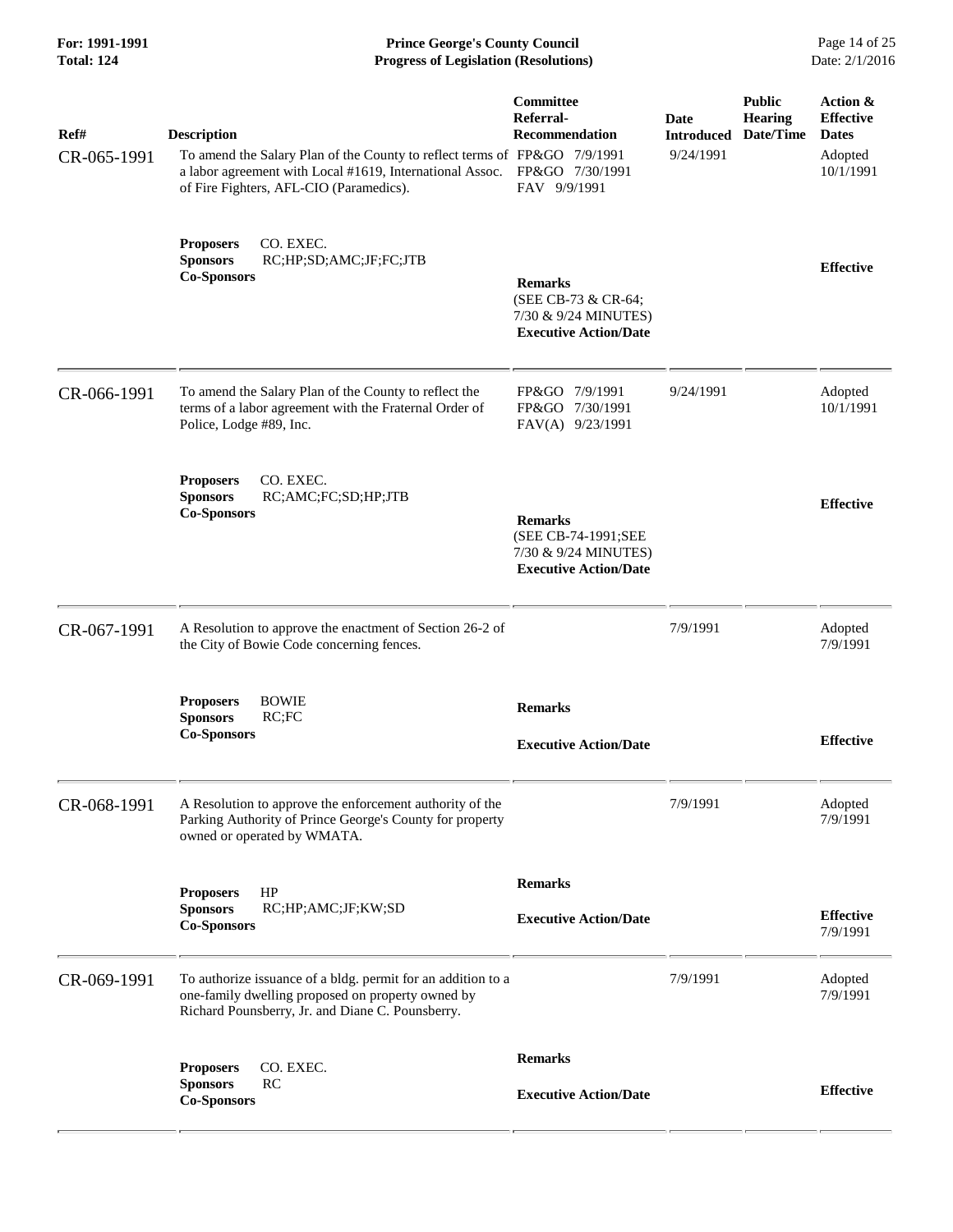**For: 1991-1991 Prince George's County Council** Page 15 of 25<br> **Prince George's County Council** Page 15 of 25<br> **Progress of Legislation (Resolutions)** Date: 2/1/2016 **Total: 124 Progress of Legislation (Resolutions)** 

| Ref#<br>CR-070-1991 | <b>Description</b><br>A Resolution to approve the financing of acquisition,<br>rehabilitation, and equipping of the Huntington Project #1<br>by the Commu- nity Dev. Adm. of State of Maryland<br>(CDA). | Committee<br>Referral-<br><b>Recommendation</b>                                   | <b>Date</b><br><b>Introduced</b><br>7/30/1991 | <b>Public</b><br><b>Hearing</b><br>Date/Time | Action &<br><b>Effective</b><br><b>Dates</b><br>Adopted<br>7/30/1991 |
|---------------------|----------------------------------------------------------------------------------------------------------------------------------------------------------------------------------------------------------|-----------------------------------------------------------------------------------|-----------------------------------------------|----------------------------------------------|----------------------------------------------------------------------|
|                     | CO. EXEC.<br><b>Proposers</b><br><b>Sponsors</b><br>JTB;RC;HP;SD;JF;FC<br><b>Co-Sponsors</b>                                                                                                             | <b>Remarks</b><br><b>Executive Action/Date</b>                                    |                                               |                                              | <b>Effective</b>                                                     |
| CR-071-1991         | A Resolution urging the U.S. Congress to enact a national<br>health care insurance program for all citizens.                                                                                             |                                                                                   | 7/9/1991                                      |                                              | Adopted<br>7/9/1991                                                  |
|                     | RC<br><b>Proposers</b><br><b>Sponsors</b><br>RC;JTB;HP;SD;KW<br><b>Co-Sponsors</b>                                                                                                                       | <b>Remarks</b><br><b>Executive Action/Date</b>                                    |                                               |                                              | <b>Effective</b>                                                     |
| CR-072-1991         | A Resolution determining adequacy of right- of-way and<br>approving a building permit for a single-family dwelling<br>on property owned by Freelove and Mary Jefferies.                                  |                                                                                   | 7/9/1991                                      |                                              | Adopted<br>7/9/1991                                                  |
|                     | CO. EXEC.<br><b>Proposers</b><br><b>Sponsors</b><br><b>KW</b><br><b>Co-Sponsors</b>                                                                                                                      | <b>Remarks</b><br><b>Executive Action/Date</b>                                    |                                               |                                              | <b>Effective</b>                                                     |
| CR-073-1991         | A Resolution authorizing the issuance of a building permit<br>for property owned by Lee Ganey, Jr.                                                                                                       |                                                                                   | 7/30/1991                                     |                                              | Adopted<br>7/30/1991                                                 |
|                     | CO. EXEC.<br><b>Proposers</b><br>FC;AMC;JTB;RC<br><b>Sponsors</b><br><b>Co-Sponsors</b>                                                                                                                  | <b>Remarks</b><br><b>Executive Action/Date</b>                                    |                                               |                                              | <b>Effective</b>                                                     |
| CR-074-1991         | To amend the County Salary Plan to reflect new pay rates, FP&GO 7/30/1991<br>define the workweek, and explain benefits of Fire<br>Officials.                                                             | FAV(A) 9/23/1991                                                                  | 9/24/1991                                     |                                              | Adopted<br>10/1/1991                                                 |
|                     | CO. EXEC.<br><b>Proposers</b><br><b>Sponsors</b><br>JTB;FC;HP;RC;SD<br><b>Co-Sponsors</b>                                                                                                                | <b>Remarks</b><br>(SEE 7/30 & 9/24/91<br>MINUTES)<br><b>Executive Action/Date</b> |                                               |                                              | <b>Effective</b>                                                     |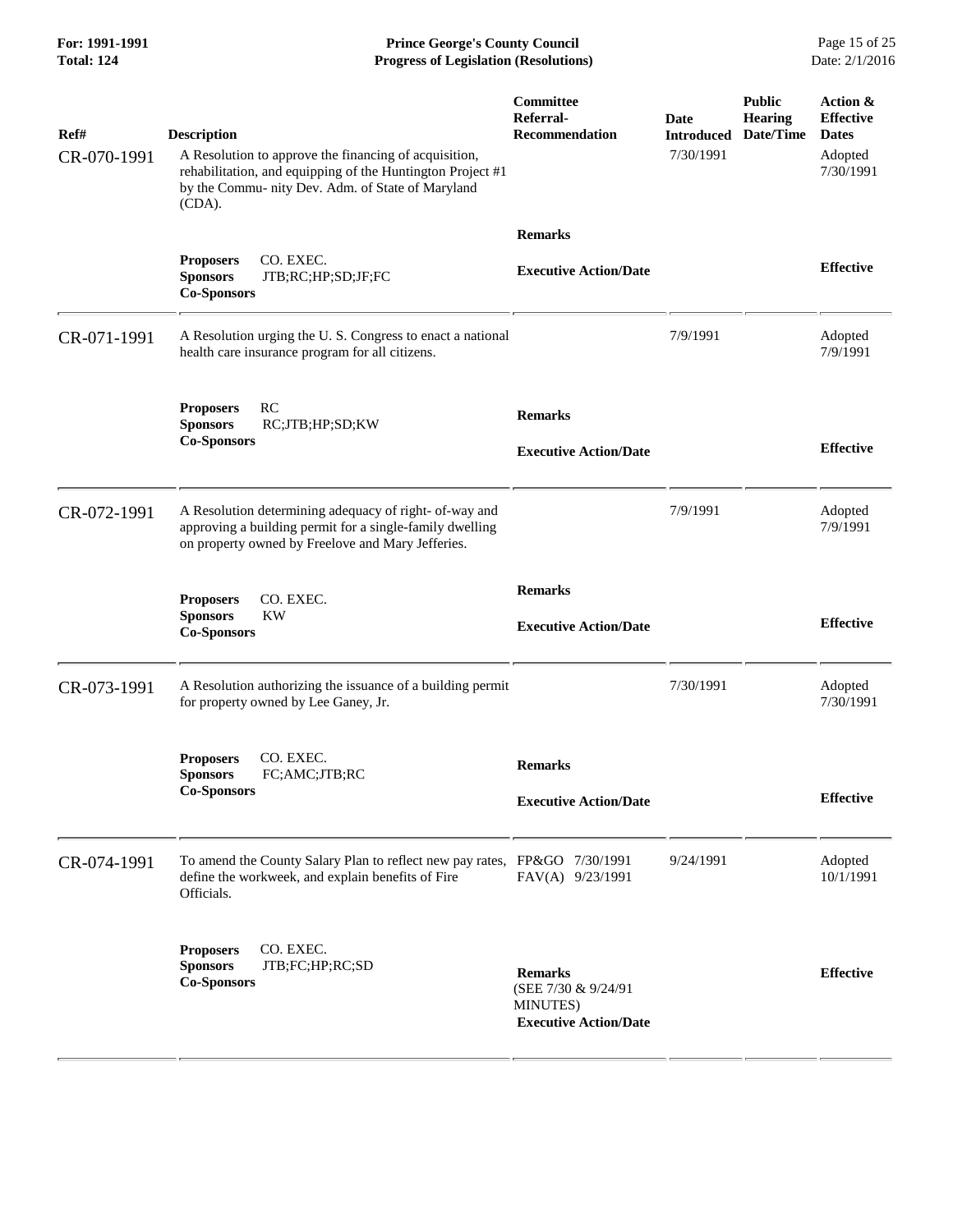| For: 1991-1991<br><b>Total: 124</b> | <b>Prince George's County Council</b><br><b>Progress of Legislation (Resolutions)</b>                                                                                                       |                                                                                   |                                        |                                              | Page 16 of 25<br>Date: 2/1/2016                                      |  |
|-------------------------------------|---------------------------------------------------------------------------------------------------------------------------------------------------------------------------------------------|-----------------------------------------------------------------------------------|----------------------------------------|----------------------------------------------|----------------------------------------------------------------------|--|
| Ref#<br>CR-075-1991                 | <b>Description</b><br>To amend the County Salary Plan to reflect new pay rates, FP&GO 7/30/1991<br>define the workweek, and explain benefits of Police<br>Officials.                        | <b>Committee</b><br>Referral-<br>Recommendation<br>FAV(A) 9/23/1991               | Date<br><b>Introduced</b><br>9/24/1991 | <b>Public</b><br><b>Hearing</b><br>Date/Time | Action &<br><b>Effective</b><br><b>Dates</b><br>Adopted<br>10/1/1991 |  |
|                                     | CO. EXEC.<br><b>Proposers</b><br>JTB;FC;HP;RC;SD<br><b>Sponsors</b><br><b>Co-Sponsors</b>                                                                                                   | <b>Remarks</b><br>(SEE 7/30 & 9/24/91<br>MINUTES)<br><b>Executive Action/Date</b> |                                        |                                              | <b>Effective</b>                                                     |  |
| CR-076-1991                         | ASSIGNED.                                                                                                                                                                                   |                                                                                   |                                        |                                              |                                                                      |  |
|                                     | <b>Proposers</b><br><b>Sponsors</b><br><b>Co-Sponsors</b>                                                                                                                                   | <b>Remarks</b><br><b>Executive Action/Date</b>                                    |                                        |                                              | <b>Effective</b>                                                     |  |
| CR-077-1991                         | A Resolution for the purpose of supporting disaster relief<br>efforts of the Washington Metropolitan Area<br>Philippine-American community.                                                 |                                                                                   | 7/30/1991                              |                                              | Adopted<br>7/30/1991                                                 |  |
|                                     | <b>KW</b><br><b>Proposers</b><br><b>Sponsors</b><br>KW;SM;RC;HP;JTB;FC;SD<br><b>Co-Sponsors</b>                                                                                             | <b>Remarks</b><br><b>Executive Action/Date</b>                                    |                                        |                                              | <b>Effective</b>                                                     |  |
| CR-078-1991                         | A Resolution to authorize the County Executive to declare FP&GO 9/3/1991<br>intent of County to reimburse expenditures for County<br>capital projects with proceeds of tax-exempt debt.     | FAV 9/23/1991                                                                     | 9/3/1991                               |                                              | Adopted<br>10/1/1991                                                 |  |
|                                     | CO. EXEC.<br><b>Proposers</b><br><b>Sponsors</b><br>RC;FC;AMC<br><b>Co-Sponsors</b>                                                                                                         | <b>Remarks</b><br><b>Executive Action/Date</b>                                    |                                        |                                              | <b>Effective</b><br>10/1/1991                                        |  |
| CR-079-1991                         | A Resolution requesting 3 Census tracts in District Heights H&ED 9/17/1991<br>area be designated by Md. Dept. of Housing and Comm.<br>Dev. as area for participation in SALT areas program. | $FAV(A)$ 9/23/1991                                                                | 9/17/1991                              |                                              | Adopted<br>10/1/1991                                                 |  |
|                                     | CO. EXEC.<br><b>Proposers</b><br><b>Sponsors</b><br>JTB;HP;SM<br><b>Co-Sponsors</b>                                                                                                         | <b>Remarks</b><br><b>Executive Action/Date</b>                                    |                                        |                                              | <b>Effective</b>                                                     |  |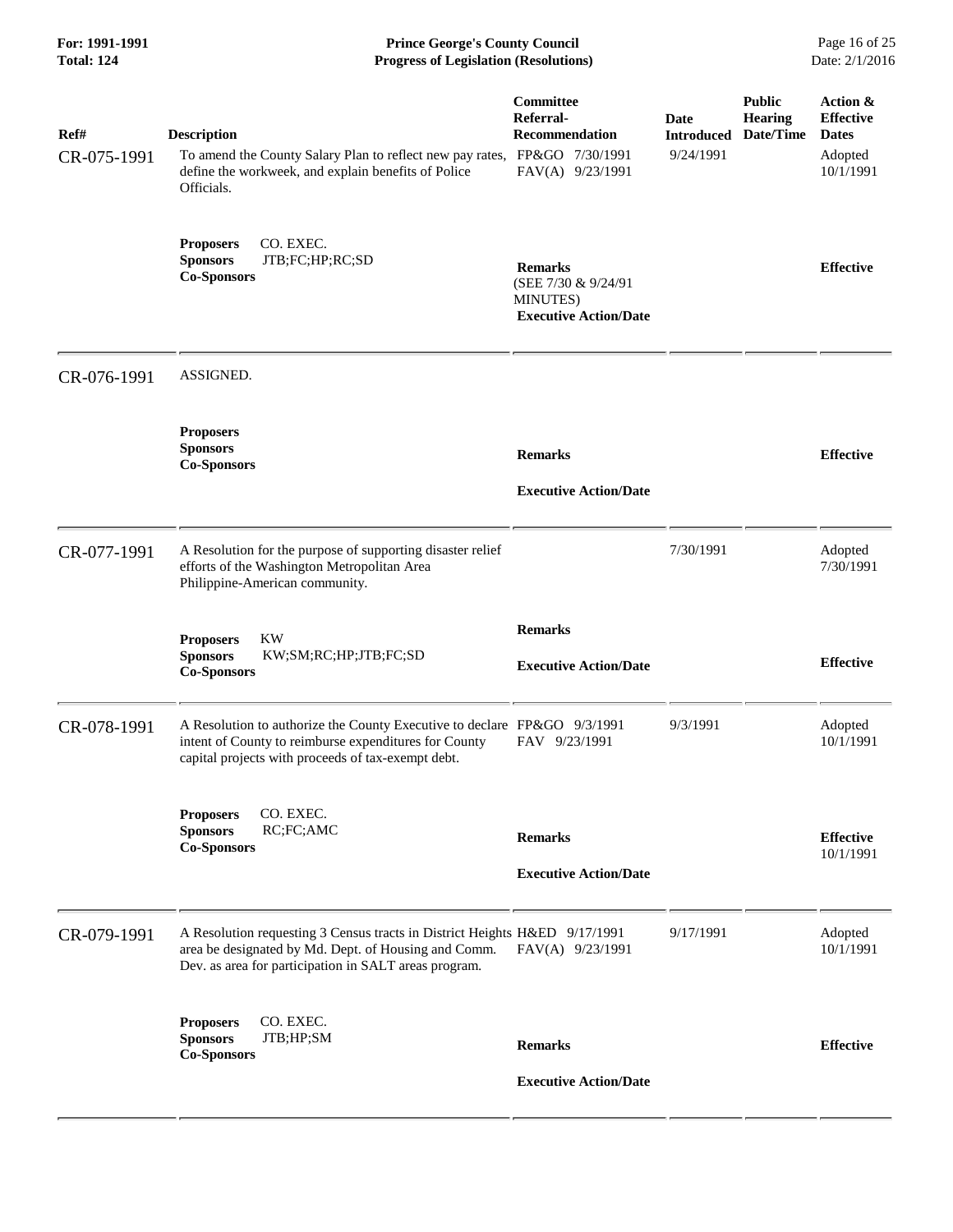**For: 1991-1991 Prince George's County Council** Page 17 of 25<br> **Prince George's County Council** Page 17 of 25<br> **Progress of Legislation (Resolutions)** Date: 2/1/2016 **Total: 124 Progress of Legislation (Resolutions)** 

| Ref#<br>CR-080-1991 | <b>Description</b><br>A Resolution to establish a task force to identify<br>opportunities for the consolida-tion of services provided<br>by public agencies operating in Pr. George's County. | Committee<br>Referral-<br><b>Recommendation</b><br>FP&GO 9/17/1991 | Date<br><b>Introduced</b><br>9/17/1991 | <b>Public</b><br><b>Hearing</b><br>Date/Time | Action &<br><b>Effective</b><br><b>Dates</b><br>Adopted<br>10/8/1991 |
|---------------------|-----------------------------------------------------------------------------------------------------------------------------------------------------------------------------------------------|--------------------------------------------------------------------|----------------------------------------|----------------------------------------------|----------------------------------------------------------------------|
|                     | FC<br><b>Proposers</b><br>FC;SD;HP;SM;JTB;KW<br><b>Sponsors</b><br><b>Co-Sponsors</b>                                                                                                         | <b>Remarks</b><br><b>Executive Action/Date</b>                     |                                        |                                              | <b>Effective</b>                                                     |
| CR-081-1991         | Approval of Issuance of Refunding Bonds of the Housing<br>Authority for Antoinette Gardens.                                                                                                   | H&ED 9/17/1991<br>FAV(A) 9/23/1991                                 | 9/17/1991                              |                                              | Adopted<br>9/24/1991                                                 |
|                     | CO. EXEC.<br><b>Proposers</b><br><b>Sponsors</b><br>RC;FC<br><b>Co-Sponsors</b>                                                                                                               | <b>Remarks</b><br><b>Executive Action/Date</b>                     |                                        |                                              | <b>Effective</b>                                                     |
| CR-082-1991         | The 1991 Rental Rehabilitation Program to approve the<br>request for funds from HUD and authorize its use to<br>rehabilitate multifamily housing.                                             | H&ED 9/17/1991<br>FAV(A) 9/23/1991                                 | 9/17/1991                              |                                              | Adopted<br>9/24/1991                                                 |
|                     | <b>Proposers</b><br>CO. EXEC.<br><b>Sponsors</b><br>HP;SD;FC;SM<br><b>Co-Sponsors</b>                                                                                                         | <b>Remarks</b><br><b>Executive Action/Date</b>                     |                                        |                                              | <b>Effective</b>                                                     |
| CR-083-1991         | To transfer Md. Dept. of Transportation Bonds in the<br>amount of \$1,411,567 pursuant to CB-95-1984,<br>CB-72-1985, CB-100-1986 and CB-113-1989.                                             | FP&GO 9/24/1991<br>FAV(A) 10/28/1991                               | 9/24/1991                              |                                              | Adopted<br>10/29/1991                                                |
|                     | CO. EXEC.<br><b>Proposers</b><br>RC;JTB;HP;SD;KW;FC<br><b>Sponsors</b><br><b>Co-Sponsors</b>                                                                                                  | <b>Remarks</b><br><b>Executive Action/Date</b>                     |                                        |                                              | <b>Effective</b>                                                     |
| CR-084-1991         | To provide \$20,000 to the Police Dept. for the operation<br>of Intensive Truck Safety Inspections (ITSI) and providing FAV 10/30/1991<br>for County in-kind funding.                         | FP&GO 9/24/1991                                                    | 9/24/1991                              |                                              | Adopted<br>11/5/1991                                                 |
|                     | CO. EXEC.<br><b>Proposers</b><br><b>Sponsors</b><br>JTB;FC;RC;HP;AMC<br><b>Co-Sponsors</b>                                                                                                    | <b>Remarks</b><br><b>Executive Action/Date</b>                     |                                        |                                              | <b>Effective</b>                                                     |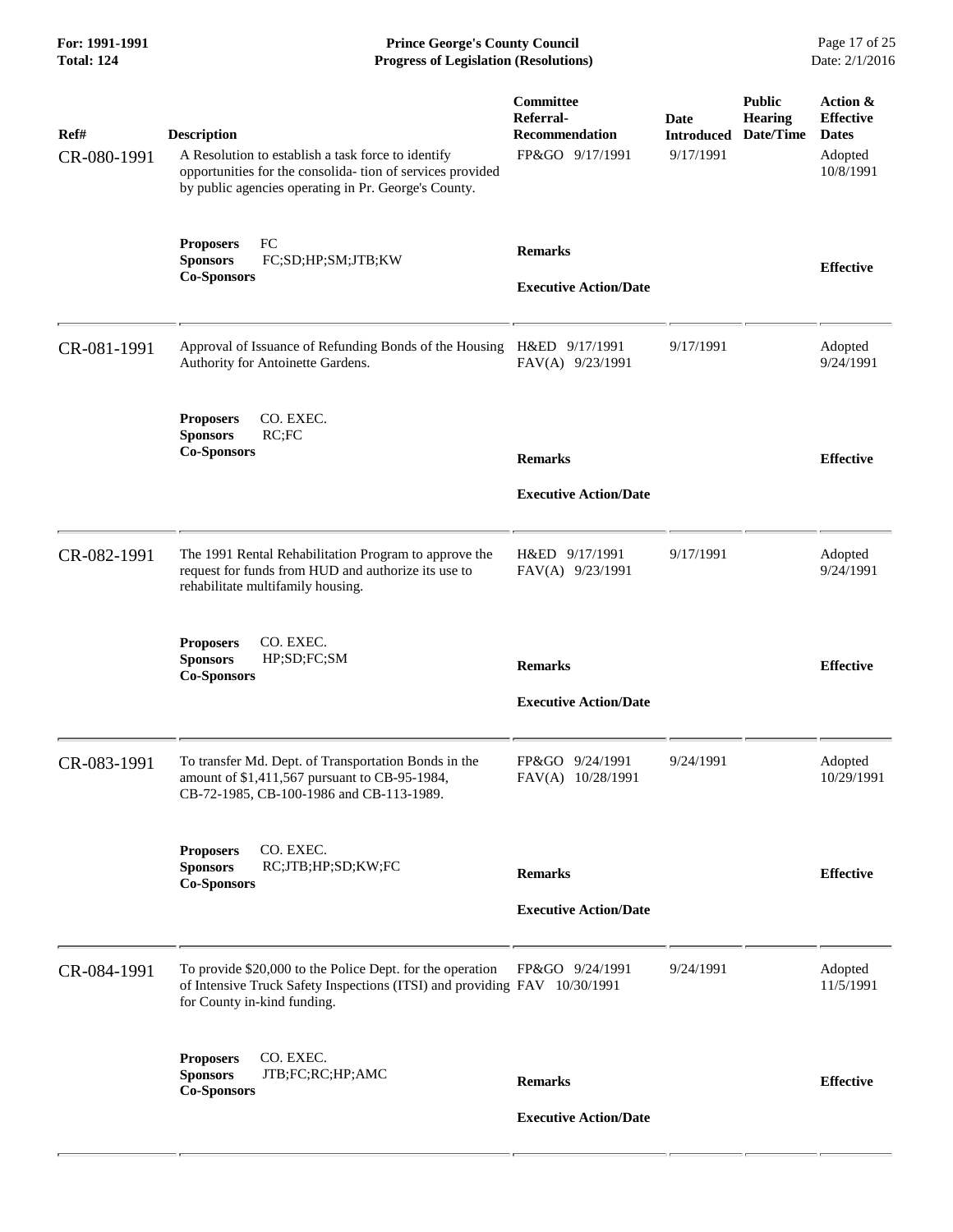**For: 1991-1991 Prince George's County Council** Page 18 of 25<br> **Prince George's County Council** Page 18 of 25<br> **Progress of Legislation (Resolutions)** Date: 2/1/2016 **Progress of Legislation (Resolutions)** 

| Ref#<br>CR-085-1991 | <b>Description</b><br>To determine adequacy of r/w for single-family dwelling<br>on property owned by Tyrone W. Sykes and Helen J.<br>Sykes, and author- izing issuance of a building permit. | Committee<br>Referral-<br><b>Recommendation</b><br>FP&GO 9/24/1991 | <b>Date</b><br><b>Introduced</b><br>9/24/1991 | <b>Public</b><br><b>Hearing</b><br>Date/Time | Action &<br><b>Effective</b><br><b>Dates</b><br>Adopted<br>10/8/1991 |
|---------------------|-----------------------------------------------------------------------------------------------------------------------------------------------------------------------------------------------|--------------------------------------------------------------------|-----------------------------------------------|----------------------------------------------|----------------------------------------------------------------------|
|                     | <b>Proposers</b><br>CO. EXEC.<br><b>Sponsors</b><br>JTB;FC;RC;HP;AMC<br><b>Co-Sponsors</b>                                                                                                    | <b>Remarks</b><br><b>Executive Action/Date</b>                     |                                               |                                              | <b>Effective</b>                                                     |
| CR-086-1991         | 10 Yr. Water and Sewer Amend. to change the water and<br>sewer service category designations in 1988<br>Comprehensive Ten Yr. Water and Sewer Plan - Offen<br>Property.                       | H&ED 9/24/1991<br>C.O.W. 10/29/1991<br>FAV 10/29/1991              | 9/24/1991                                     | 10/29/1991<br>1:30 P.M.                      | Adopted<br>10/29/1991                                                |
|                     | CO. EXEC.<br><b>Proposers</b><br><b>Sponsors</b><br><b>JTB</b><br><b>Co-Sponsors</b>                                                                                                          | <b>Remarks</b><br><b>Executive Action/Date</b>                     |                                               |                                              | <b>Effective</b><br>11/13/1991                                       |
| CR-087-1991         | To impose a temporary suspension on the acceptance,<br>processing or issuance of permits for casino night events<br>in the County.                                                            |                                                                    | 9/24/1991                                     |                                              | Adopted<br>9/24/1991                                                 |
|                     | <b>Proposers</b><br>CO. EXEC.<br><b>Sponsors</b><br>JTB;RC;FC;AMC<br><b>Co-Sponsors</b>                                                                                                       | <b>Remarks</b><br><b>Executive Action/Date</b><br>S 10/1/1991      |                                               |                                              | <b>Effective</b><br>10/1/1991                                        |
| CR-088-1991         | A Resolution determining adequacy of right- of-way and<br>approving a building permit for a single-family dwelling<br>on property owned by John Low and Mary Alice Low, his<br>wife.          | H&ED 10/1/1991<br>FAV 10/15/1991                                   | 10/1/1991                                     |                                              | Adopted<br>10/22/1991                                                |
|                     | CO. EXEC.<br><b>Proposers</b><br><b>Sponsors</b><br>RC;FC;KW;JTB<br><b>Co-Sponsors</b>                                                                                                        | <b>Remarks</b><br><b>Executive Action/Date</b>                     |                                               |                                              | <b>Effective</b>                                                     |
| CR-089-1991         | A Resolution authorizing the issuance of a building permit H&ED 10/1/1991<br>for a detached building proposed on property owned by<br>Annbar Corporation.                                     | NR(A) 10/15/1991                                                   | 10/1/1991                                     |                                              | Adopted<br>10/29/1991                                                |
|                     | <b>Proposers</b><br>CO. EXEC.<br>JF;RC<br><b>Sponsors</b><br><b>Co-Sponsors</b>                                                                                                               | <b>Remarks</b><br><b>Executive Action/Date</b>                     |                                               |                                              | <b>Effective</b>                                                     |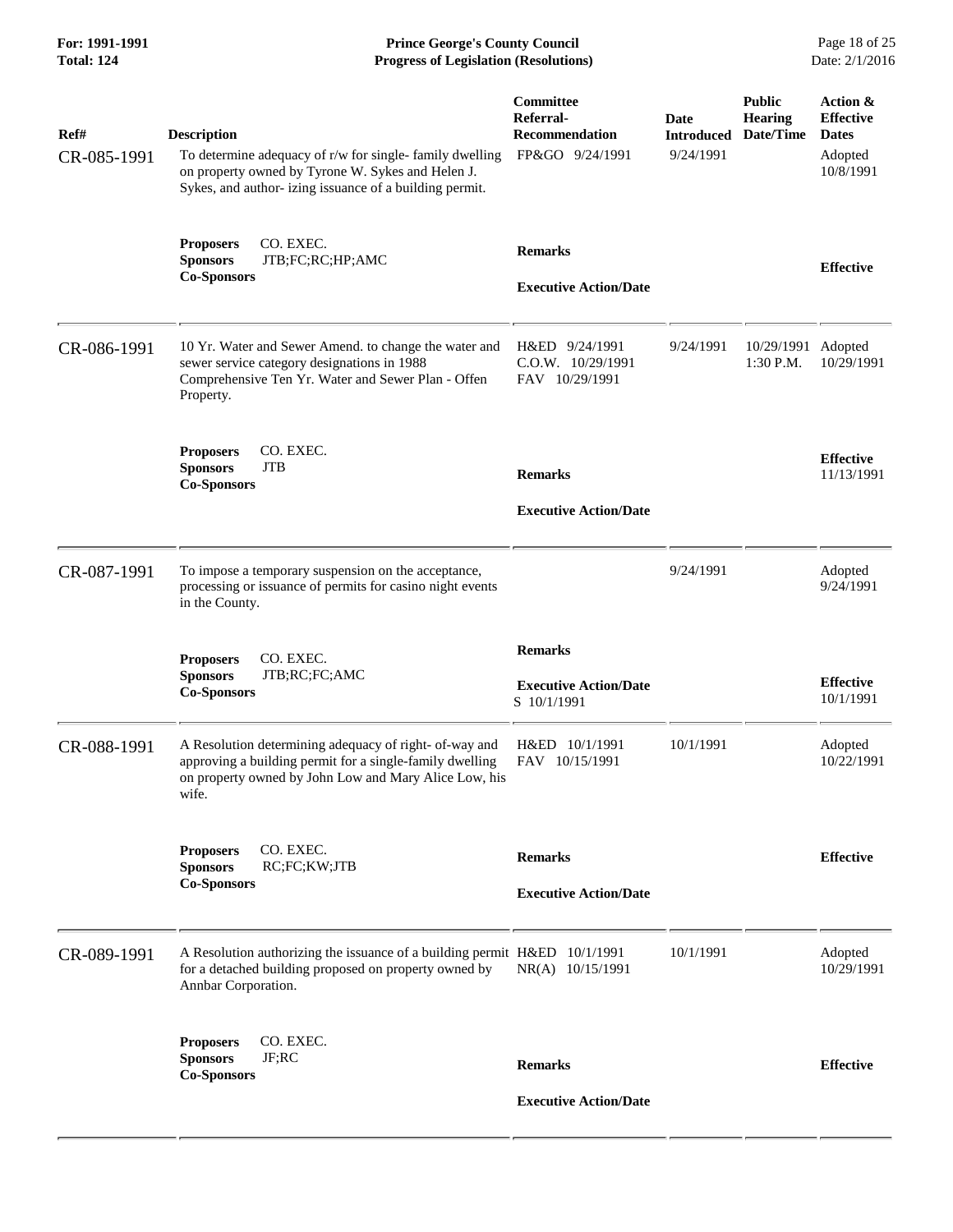| For: 1991-1991<br><b>Total: 124</b> | <b>Prince George's County Council</b><br>Date: 2/1/2016<br><b>Progress of Legislation (Resolutions)</b>                                                                                                                                      |                                                                                     |                                               |                                                                        |                                                                       |
|-------------------------------------|----------------------------------------------------------------------------------------------------------------------------------------------------------------------------------------------------------------------------------------------|-------------------------------------------------------------------------------------|-----------------------------------------------|------------------------------------------------------------------------|-----------------------------------------------------------------------|
| Ref#<br>CR-090-1991                 | <b>Description</b><br>A Resolution changing water and sewer serv- ice category H&ED 10/1/1991<br>designations of properties in the 1988 Comprehensive Ten FAV(A) 11/6/1991<br>Year Water and Sewerage Plan (August 1991 Amendment<br>Cycle). | Committee<br>Referral-<br><b>Recommendation</b>                                     | <b>Date</b><br><b>Introduced</b><br>10/1/1991 | <b>Public</b><br><b>Hearing</b><br>Date/Time<br>11/5/1991<br>1:30 P.M. | Action &<br><b>Effective</b><br><b>Dates</b><br>Adopted<br>11/19/1991 |
|                                     | CO. EXEC.<br><b>Proposers</b><br><b>Sponsors</b><br>RC;AMC;HP<br><b>Co-Sponsors</b>                                                                                                                                                          | <b>Remarks</b><br>(CO. EX.--NO<br>COMMENT--12/2/91)<br><b>Executive Action/Date</b> |                                               |                                                                        | <b>Effective</b><br>12/2/1991                                         |
| CR-091-1991                         | A Resolution to adopt the 1991 Comprehensive Ten Year H&ED 10/1/1991<br>Water and Sewerage Plan.                                                                                                                                             |                                                                                     | 10/1/1991                                     | 11/5/1991<br>1:30 P.M.                                                 |                                                                       |
|                                     | CO. EXEC.<br><b>Proposers</b><br><b>Sponsors</b><br>AMC;RC<br><b>Co-Sponsors</b>                                                                                                                                                             | <b>Remarks</b><br><b>Executive Action/Date</b>                                      |                                               |                                                                        | <b>Effective</b>                                                      |
| CR-092-1991                         | District Council proposing amendments to the<br>Bowie-Collington-Mitchellville Sectional Map<br>Amendment.                                                                                                                                   | C.O.W. 9/25/1991<br>FAV 9/25/1991                                                   | 10/1/1991                                     | 10/29/1991<br>7:00 P.M.                                                | Adopted<br>10/1/1991                                                  |
|                                     | D.C.<br><b>Proposers</b><br><b>Sponsors</b><br>RC;JTB;FC;SD;JF;AMC;SM;HP;KW<br><b>Co-Sponsors</b>                                                                                                                                            | <b>Remarks</b><br>(SEE ALSO<br>CR-120-1991)<br><b>Executive Action/Date</b>         |                                               |                                                                        | <b>Effective</b>                                                      |
| CR-093-1991                         | To declare October as National Breast Cancer Detection<br>Awareness Month.                                                                                                                                                                   |                                                                                     | 10/1/1991                                     |                                                                        | Adopted<br>10/1/1991                                                  |
|                                     | <b>SD</b><br><b>Proposers</b><br>SD;AMC;JTB;HP;SM;KW;RC;FC<br><b>Sponsors</b><br><b>Co-Sponsors</b>                                                                                                                                          | <b>Remarks</b><br><b>Executive Action/Date</b>                                      |                                               |                                                                        | <b>Effective</b>                                                      |
| CR-094-1991                         | A Resolution authorizing the issuance of a building permit H&ED 10/8/1991<br>for a one family dwelling proposed on property owned by FAV 10/15/1991<br>Raymond W. Matheny and Marie Matheny, his wife.                                       |                                                                                     | 10/8/1991                                     |                                                                        | Adopted<br>10/22/1991                                                 |
|                                     | <b>Proposers</b><br>CO. EXEC.<br>KW;FC<br><b>Sponsors</b><br><b>Co-Sponsors</b>                                                                                                                                                              | <b>Remarks</b><br><b>Executive Action/Date</b>                                      |                                               |                                                                        | <b>Effective</b>                                                      |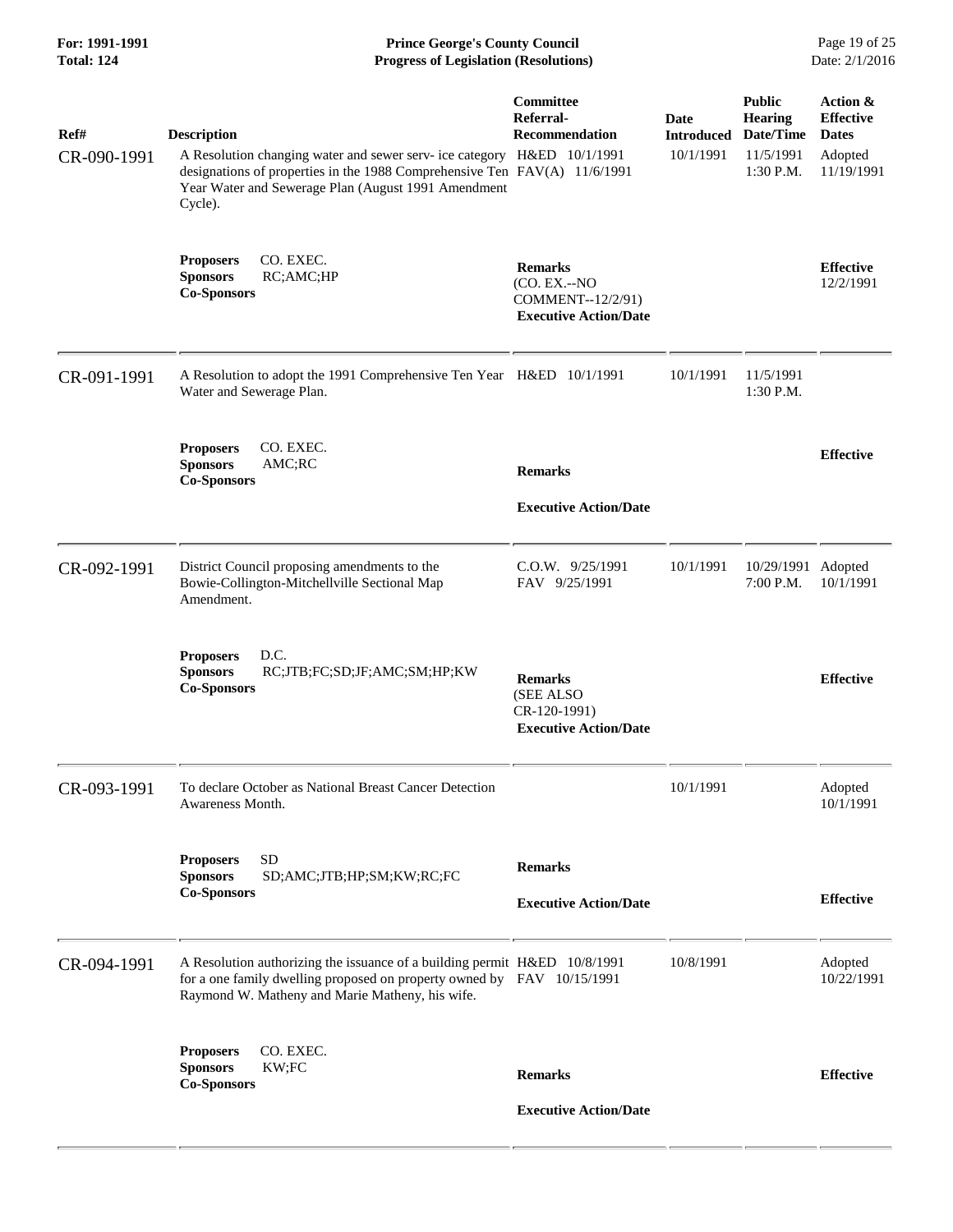**For: 1991-1991 Prince George's County Council** Page 20 of 25<br>**Progress of Legislation (Resolutions)** Date: 2/1/2016 **Total: 124 Progress of Legislation (Resolutions)** 

| Ref#<br>CR-095-1991 | <b>Description</b><br>A Resolution determining adequacy of right- of-way and<br>approving a building permit for a single-family dwelling<br>on property owned by Paul A. Lincoln.     | Committee<br>Referral-<br>Recommendation<br>H&ED 10/8/1991                             | <b>Date</b><br><b>Introduced</b><br>10/8/1991 | <b>Public</b><br><b>Hearing</b><br>Date/Time | Action &<br><b>Effective</b><br><b>Dates</b><br>Adopted<br>10/8/1991 |
|---------------------|---------------------------------------------------------------------------------------------------------------------------------------------------------------------------------------|----------------------------------------------------------------------------------------|-----------------------------------------------|----------------------------------------------|----------------------------------------------------------------------|
|                     | CO. EXEC.<br><b>Proposers</b><br><b>Sponsors</b><br>FC;KW;JTB<br><b>Co-Sponsors</b>                                                                                                   | <b>Remarks</b><br><b>Executive Action/Date</b>                                         |                                               |                                              | <b>Effective</b>                                                     |
| CR-096-1991         | To approve a Furlough Plan in order to reduce the<br>compensation budget of the County; and to amend the<br>provisions re- lating to annual leave carryover.                          | C.O.W. 10/8/1991<br>FAV(A) 10/29/1991                                                  | 10/8/1991                                     |                                              | Adopted<br>11/5/1991                                                 |
|                     | CO. EXEC.<br><b>Proposers</b><br>FC<br><b>Sponsors</b><br><b>Co-Sponsors</b>                                                                                                          | <b>Remarks</b><br><b>Executive Action/Date</b>                                         |                                               |                                              | <b>Effective</b>                                                     |
| CR-097-1991         | A Resolution approving a revisory amendment to the<br>Subregion I SMA for 11.8 acres from C-O and R-R to<br>C-S-C for land owned by John & Bessie Carpenter, and<br>others.           |                                                                                        | 10/8/1991                                     | 11/26/1991<br>11:00 AM                       |                                                                      |
|                     | <b>Proposers</b><br>D.C.<br><b>Sponsors</b><br>AMC;JTB<br><b>Co-Sponsors</b>                                                                                                          | <b>Remarks</b><br>(11/26 - ORDER OF<br>DENIAL ADOPTED)<br><b>Executive Action/Date</b> |                                               |                                              | <b>Effective</b>                                                     |
| CR-098-1991         | Woods of Marlton Apartments - Approval of Financing by H&ED 10/15/1991<br>the Maryland Community Development Administration<br>and the terms of a Payment in Lieu of Taxes Agreement. | HELD 10/15/1991<br>FAV 10/28/1991                                                      | 10/15/1991                                    |                                              | Adopted<br>10/29/1991                                                |
|                     | CO. EXEC.<br><b>Proposers</b><br><b>Sponsors</b><br>JF:RC<br><b>Co-Sponsors</b>                                                                                                       | <b>Remarks</b><br><b>Executive Action/Date</b>                                         |                                               |                                              | <b>Effective</b>                                                     |
| CR-099-1991         | A Resolution approving the financing of rehabilitation and H&ED 10/15/1991<br>equipping of Eastdale Apartments project by the<br>Community Development Administration (CDA).          | FAV 10/15/1991                                                                         | 10/15/1991                                    |                                              | Adopted<br>10/22/1991                                                |
|                     | CO. EXEC.<br><b>Proposers</b><br><b>Sponsors</b><br>AMC;RC;JTB<br><b>Co-Sponsors</b>                                                                                                  | <b>Remarks</b><br><b>Executive Action/Date</b>                                         |                                               |                                              | <b>Effective</b>                                                     |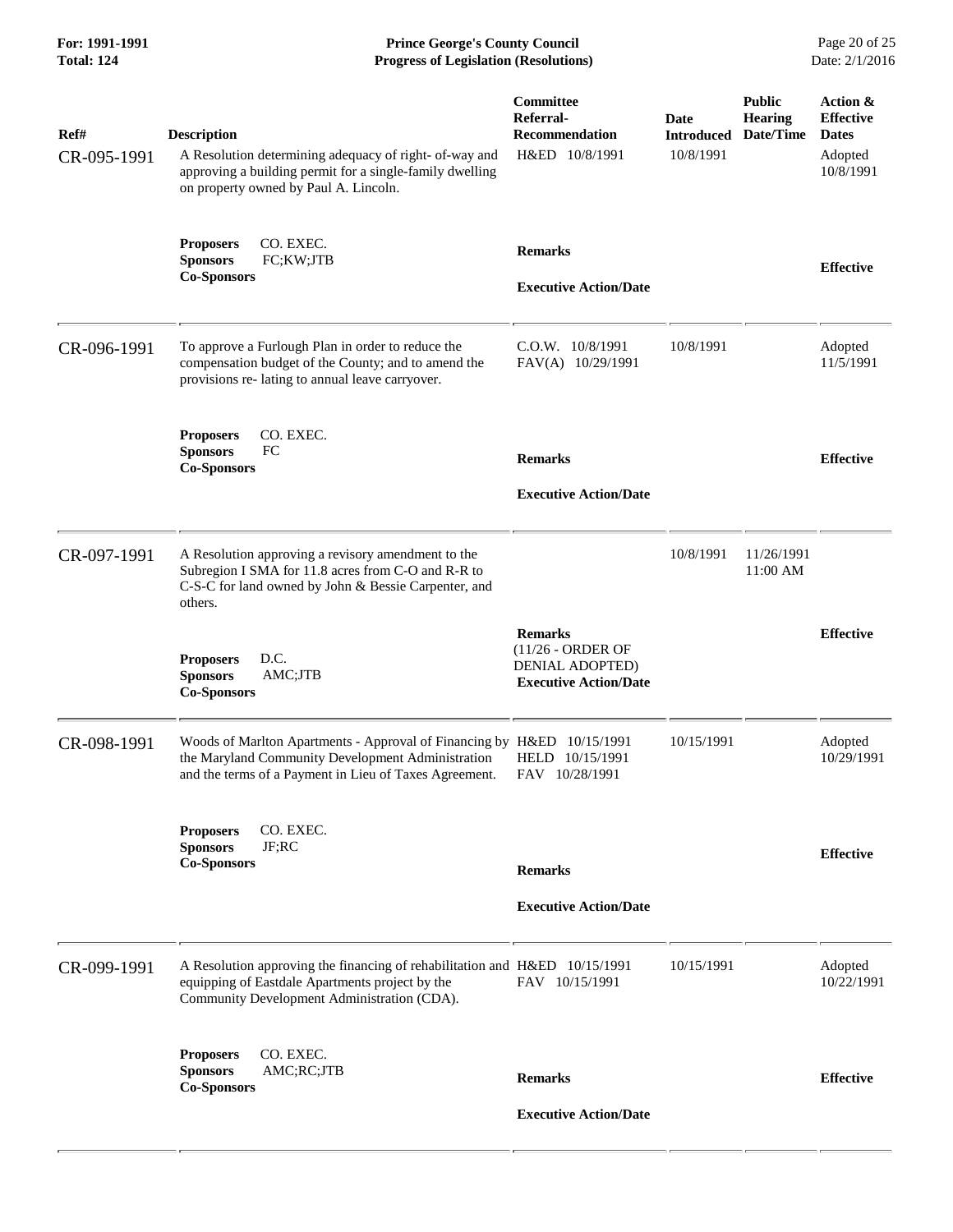|                                                                                                                                            |                                                                             |                                                                                                                                                                                                                                                                                                                                                                                                                                                                                                                                                                                                                                                |                                              | Page 21 of 25<br>Date: 2/1/2016                                       |
|--------------------------------------------------------------------------------------------------------------------------------------------|-----------------------------------------------------------------------------|------------------------------------------------------------------------------------------------------------------------------------------------------------------------------------------------------------------------------------------------------------------------------------------------------------------------------------------------------------------------------------------------------------------------------------------------------------------------------------------------------------------------------------------------------------------------------------------------------------------------------------------------|----------------------------------------------|-----------------------------------------------------------------------|
| <b>Description</b><br>the Rainier Manor Elderly Housing project by the<br>Community Develop- ment Admn. (CDA) of the State of<br>Maryland. | <b>Committee</b><br>Referral-<br><b>Recommendation</b><br>FAV(A) 10/15/1991 | Date<br><b>Introduced</b><br>10/15/1991                                                                                                                                                                                                                                                                                                                                                                                                                                                                                                                                                                                                        | <b>Public</b><br><b>Hearing</b><br>Date/Time | Action &<br><b>Effective</b><br><b>Dates</b><br>Adopted<br>10/29/1991 |
| CO. EXEC.<br><b>Proposers</b><br><b>Sponsors</b><br>SD;FC;JF;JTB;RC<br><b>Co-Sponsors</b>                                                  | <b>Remarks</b><br><b>Executive Action/Date</b>                              |                                                                                                                                                                                                                                                                                                                                                                                                                                                                                                                                                                                                                                                |                                              | <b>Effective</b>                                                      |
| Community Development Administration (CDA).                                                                                                |                                                                             | 10/15/1991                                                                                                                                                                                                                                                                                                                                                                                                                                                                                                                                                                                                                                     |                                              | Adopted<br>10/22/1991                                                 |
| CO. EXEC.<br><b>Proposers</b><br><b>Sponsors</b><br>FC;JF;SD;JTB;RC<br><b>Co-Sponsors</b>                                                  | <b>Remarks</b><br><b>Executive Action/Date</b>                              |                                                                                                                                                                                                                                                                                                                                                                                                                                                                                                                                                                                                                                                |                                              | <b>Effective</b>                                                      |
| for a fence and parking lot on property owned by Jalill<br>Nabavian at 591 Walker Mill Road, Capitol Heights, MD.                          | FAV(A) 10/28/1991                                                           | 10/15/1991                                                                                                                                                                                                                                                                                                                                                                                                                                                                                                                                                                                                                                     |                                              | Adopted<br>10/29/1991                                                 |
| CO. EXEC.<br><b>Proposers</b><br>RC;SM;JTB;FC<br><b>Sponsors</b><br><b>Co-Sponsors</b>                                                     | <b>Remarks</b><br><b>Executive Action/Date</b>                              |                                                                                                                                                                                                                                                                                                                                                                                                                                                                                                                                                                                                                                                |                                              | <b>Effective</b>                                                      |
| by Jacqueline Tyson-Hope and Joseph Hope.                                                                                                  |                                                                             | 10/15/1991                                                                                                                                                                                                                                                                                                                                                                                                                                                                                                                                                                                                                                     |                                              | Adopted<br>10/29/1991                                                 |
| CO. EXEC.<br><b>Proposers</b><br><b>Sponsors</b><br>SM;FC;RC;JTB<br><b>Co-Sponsors</b>                                                     | <b>Remarks</b><br><b>Executive Action/Date</b>                              |                                                                                                                                                                                                                                                                                                                                                                                                                                                                                                                                                                                                                                                |                                              | <b>Effective</b>                                                      |
| Limited Obligation Industrial Revenue Bonds to F & E<br>Resources Systems Technology.                                                      | FAV 10/28/1991                                                              | 10/22/1991                                                                                                                                                                                                                                                                                                                                                                                                                                                                                                                                                                                                                                     |                                              | Adopted<br>10/29/1991                                                 |
| CO. EXEC.<br><b>Proposers</b><br>RC;JF;FC<br><b>Sponsors</b><br><b>Co-Sponsors</b>                                                         | <b>Remarks</b><br><b>Executive Action/Date</b>                              |                                                                                                                                                                                                                                                                                                                                                                                                                                                                                                                                                                                                                                                |                                              | <b>Effective</b>                                                      |
|                                                                                                                                            |                                                                             | <b>Prince George's County Council</b><br><b>Progress of Legislation (Resolutions)</b><br>To approve the financing of construction and equipping of H&ED 10/15/1991<br>A Resolution approving the financing of rehabilitation and H&ED 10/15/1991<br>equipping of the Villages of Laurel Apartments project by FAV 10/15/1991<br>A Resolution authorizing the issuance of a building permit H&ED 10/15/1991<br>A Resolution authorizing the issuance of a building permit H&ED 10/15/1991<br>for a single-family dwell- ing proposed on property owned FAV 10/28/1991<br>Borrowing of Maryland Energy Financing Administration FP&GO 10/22/1991 |                                              |                                                                       |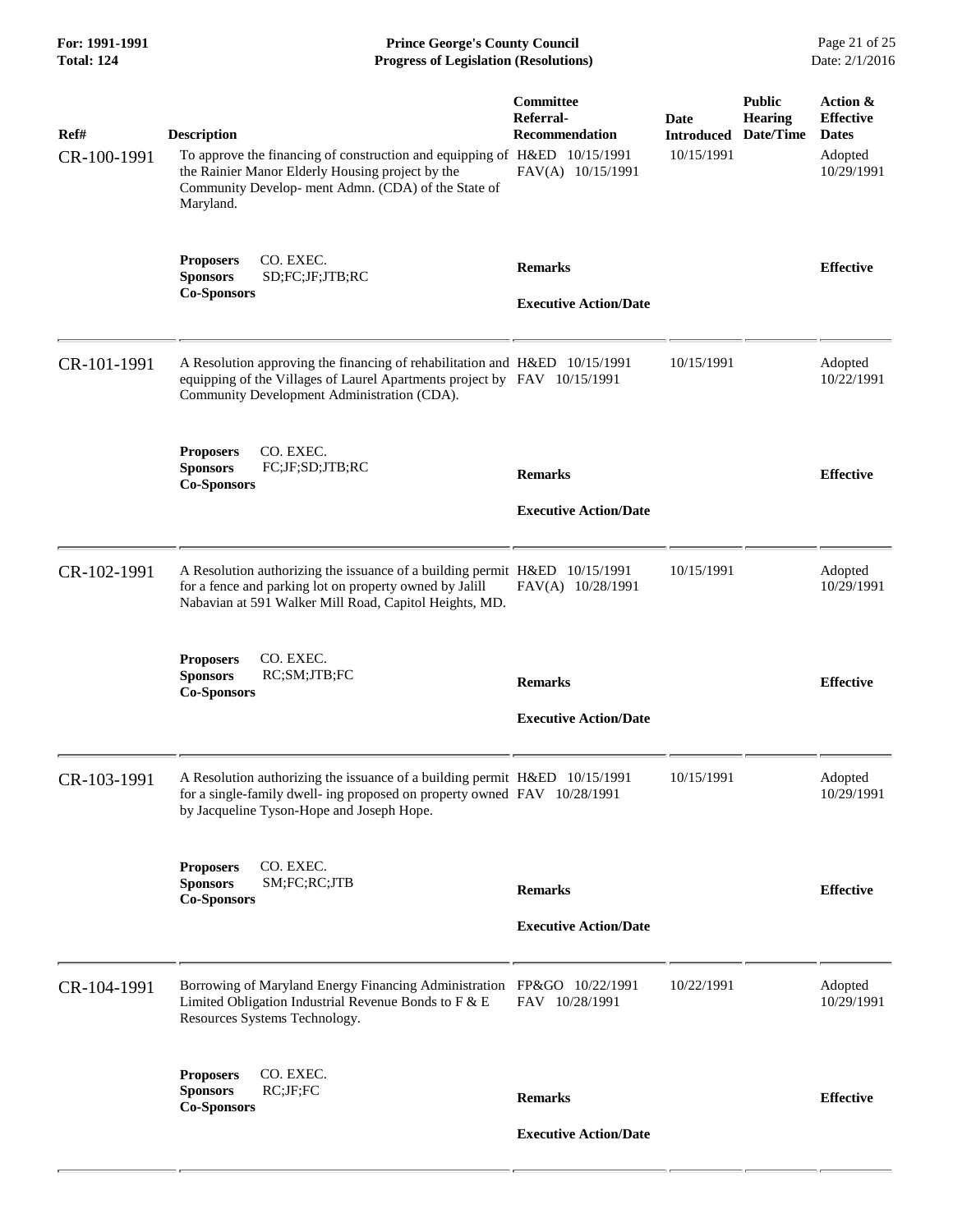**For: 1991-1991 Prince George's County Council** Page 22 of 25<br>**Progress of Legislation (Resolutions)** Date: 2/1/2016 **Total: 124 Progress of Legislation (Resolutions)** 

| Ref#<br>CR-105-1991 | <b>Description</b><br>A Resolution to adopt regulations for the County's<br>Moderately Priced Dwelling Unit Program.                                        | Committee<br>Referral-<br><b>Recommendation</b><br>C.O.W. 10/22/1991<br>HELD 11/19/1991<br>FAV(A) 11/25/1991 | Date<br><b>Introduced</b><br>10/22/1991 | <b>Public</b><br>Hearing<br>Date/Time | Action &<br><b>Effective</b><br><b>Dates</b><br>Adopted<br>11/26/1991 |
|---------------------|-------------------------------------------------------------------------------------------------------------------------------------------------------------|--------------------------------------------------------------------------------------------------------------|-----------------------------------------|---------------------------------------|-----------------------------------------------------------------------|
|                     | CO. EXEC.<br><b>Proposers</b><br><b>Sponsors</b><br>RC;JF;HP;JTB;SD<br><b>Co-Sponsors</b>                                                                   | <b>Remarks</b>                                                                                               |                                         |                                       | <b>Effective</b>                                                      |
|                     |                                                                                                                                                             | <b>Executive Action/Date</b>                                                                                 |                                         |                                       |                                                                       |
| CR-106-1991         | A Resolution authorizing the issuance of a building permit<br>for a single-family dwell- ing proposed on property owned<br>by James W. Richards.            |                                                                                                              | 10/22/1991                              |                                       | Adopted<br>10/22/1991                                                 |
|                     | CO. EXEC.<br><b>Proposers</b>                                                                                                                               | <b>Remarks</b>                                                                                               |                                         |                                       |                                                                       |
|                     | KW;FC<br><b>Sponsors</b><br><b>Co-Sponsors</b>                                                                                                              | <b>Executive Action/Date</b>                                                                                 |                                         |                                       | <b>Effective</b>                                                      |
| CR-107-1991         | Salary Schedule C for the American Federation of State,<br>County and Municipal Employees AFL-CIO, Local 3279<br>reflecting terms of Labor Agreement.       | FP&GO 10/22/1991<br>FAV 10/30/1991                                                                           | 10/22/1991                              |                                       | Adopted<br>11/26/1991                                                 |
|                     | CO. EXEC.<br><b>Proposers</b><br><b>Sponsors</b><br>RC;JTB;FC;HP<br><b>Co-Sponsors</b>                                                                      | <b>Remarks</b><br>(SEE CB-102 &<br>CB-103-1991)<br><b>Executive Action/Date</b>                              |                                         |                                       | <b>Effective</b>                                                      |
| CR-108-1991         | Salary Schedule F for Food Services em- ployees P. G.<br>Correctional Officers' Association, Inc., reflecting terms of FAV 10/30/1991<br>Labor Agreement.   | FP&GO 10/22/1991                                                                                             | 10/22/1991                              |                                       | Adopted<br>11/26/1991                                                 |
|                     | CO. EXEC.<br><b>Proposers</b><br><b>Sponsors</b><br>RC;JTB;FC<br><b>Co-Sponsors</b>                                                                         | <b>Remarks</b><br>(SEE CB-104 &<br>CB-105-1991)<br><b>Executive Action/Date</b>                              |                                         |                                       | <b>Effective</b>                                                      |
| CR-109-1991         | A Resolution to amend Salary Schedule C-O for the<br>Department of Correction Officials to reflect new pay<br>rates, define workweek, and explain benefits. | FP&GO 10/22/1991<br>FAV 10/30/1991                                                                           | 10/22/1991                              |                                       | Adopted<br>11/26/1991                                                 |
|                     | CO. EXEC.<br><b>Proposers</b><br>RC;JTB;FC<br><b>Sponsors</b><br><b>Co-Sponsors</b>                                                                         | <b>Remarks</b>                                                                                               |                                         |                                       | <b>Effective</b>                                                      |
|                     |                                                                                                                                                             | <b>Executive Action/Date</b>                                                                                 |                                         |                                       |                                                                       |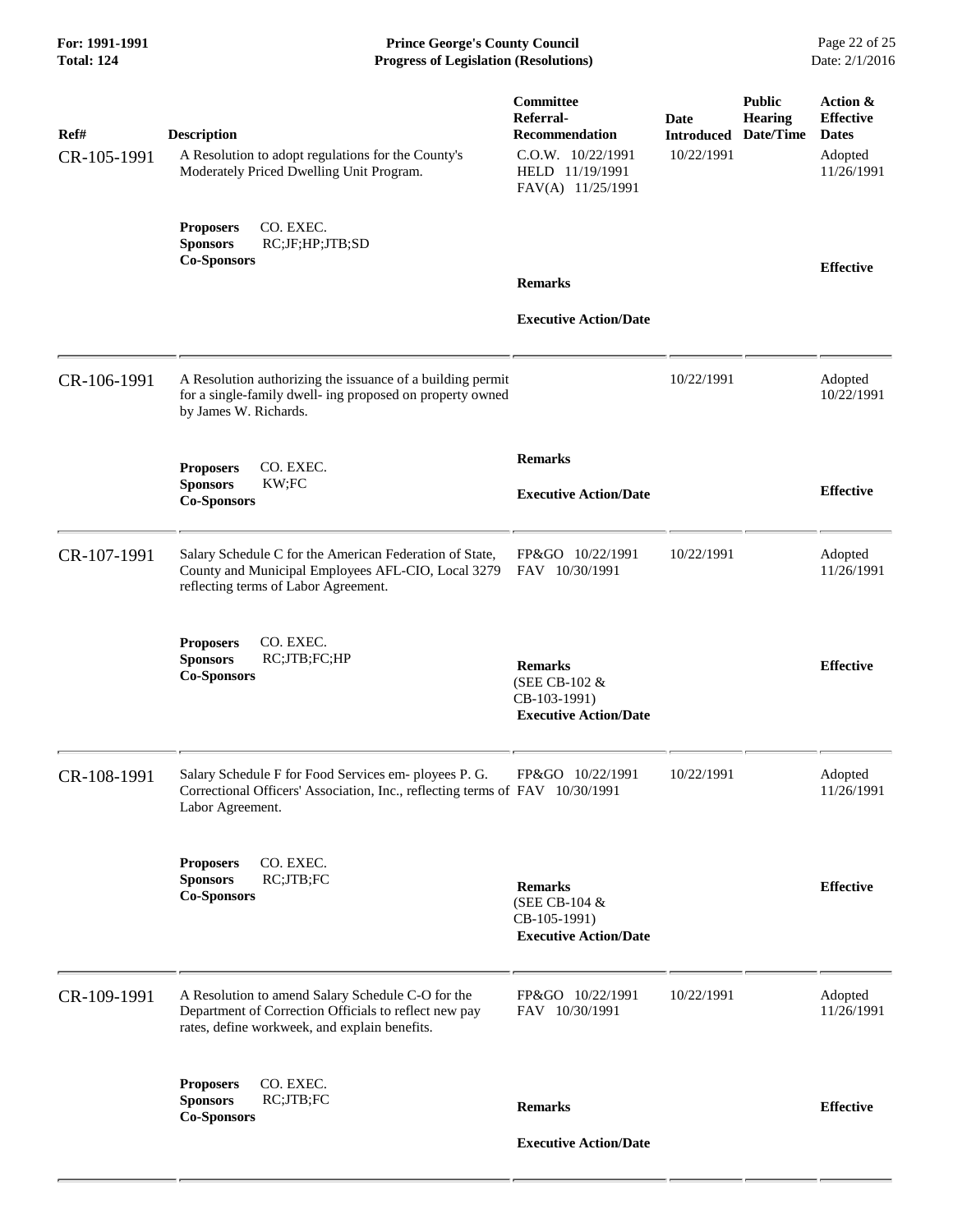| For: 1991-1991<br><b>Total: 124</b> | <b>Prince George's County Council</b><br>Date: 2/1/2016<br><b>Progress of Legislation (Resolutions)</b>                                                                                               |                                                                                              |                                         |                                              |                                                                       |
|-------------------------------------|-------------------------------------------------------------------------------------------------------------------------------------------------------------------------------------------------------|----------------------------------------------------------------------------------------------|-----------------------------------------|----------------------------------------------|-----------------------------------------------------------------------|
| Ref#<br>CR-110-1991                 | <b>Description</b><br>A Resolution to amend Salary Schedule D for P. G.<br>Correctional Officers (Unit Personnel) reflecting terms of<br>Labor Agreement.                                             | <b>Committee</b><br>Referral-<br><b>Recommendation</b><br>FP&GO 10/22/1991<br>FAV 10/30/1991 | Date<br><b>Introduced</b><br>10/22/1991 | <b>Public</b><br><b>Hearing</b><br>Date/Time | Action &<br><b>Effective</b><br><b>Dates</b><br>Adopted<br>11/26/1991 |
|                                     | <b>Proposers</b><br>CO. EXEC.<br>RC;JTB;FC<br><b>Sponsors</b><br><b>Co-Sponsors</b>                                                                                                                   | <b>Remarks</b><br>(SEE CB-106 &<br>CB-107-1991)<br><b>Executive Action/Date</b>              |                                         |                                              | <b>Effective</b>                                                      |
| CR-111-1991                         | A Resolution to amend Salary Schedule A for Am. Fed. of FP&GO 10/22/1991<br>State, County & Municipal Employees, AFL-CIO, Locals FAV 10/30/1991<br>2462 and 2735 reflecting terms of Labor Agreement. |                                                                                              | 10/22/1991                              |                                              | Adopted<br>11/26/1991                                                 |
|                                     | CO. EXEC.<br><b>Proposers</b><br>RC;JTB;FC<br><b>Sponsors</b><br><b>Co-Sponsors</b>                                                                                                                   | <b>Remarks</b><br>(SEE CB-108 &<br>CB-111-1991)<br><b>Executive Action/Date</b>              |                                         |                                              | <b>Effective</b>                                                      |
| CR-112-1991                         | A Resolution to amend Salary Schedule X for AFMCME, FP&GO 10/22/1991<br>AFL-CIO, Local 241 (School Crossing Guards) reflecting FAV 10/30/1991<br>terms of Labor Agreement.                            |                                                                                              | 10/22/1991                              |                                              | Adopted<br>11/26/1991                                                 |
|                                     | CO. EXEC.<br><b>Proposers</b><br><b>Sponsors</b><br>RC;JTB;FC<br><b>Co-Sponsors</b>                                                                                                                   | <b>Remarks</b><br>(SEE CB-109-1991)<br><b>Executive Action/Date</b>                          |                                         |                                              | <b>Effective</b>                                                      |
| CR-113-1991                         | A Resolution to amend Salary Schedule W for Deputy<br>Sheriffs (Private - Lieutenant) reflecting terms of Labor<br>Agreement.                                                                         | FP&GO 10/22/1991<br>FAV 10/30/1991                                                           | 10/22/1991                              |                                              | Adopted<br>11/26/1991                                                 |
|                                     | CO. EXEC.<br><b>Proposers</b><br>RC;JTB;FC<br><b>Sponsors</b><br><b>Co-Sponsors</b>                                                                                                                   | <b>Remarks</b><br>(SEE CB-110-1991)<br><b>Executive Action/Date</b>                          |                                         |                                              | <b>Effective</b>                                                      |
| CR-114-1991                         | A Resolution to amend Salary Schedule S-O for Sheriff's<br>Department Officials (Captains - Majors) showing new<br>pay rates, defining work-week and explaining benefits.                             | FP&GO 10/22/1991<br>FAV 10/30/1991                                                           | 10/22/1991                              |                                              | Adopted<br>11/26/1991                                                 |
|                                     | <b>Proposers</b><br>CO. EXEC.<br>RC;JTB;FC<br><b>Sponsors</b><br><b>Co-Sponsors</b>                                                                                                                   | <b>Remarks</b>                                                                               |                                         |                                              | <b>Effective</b>                                                      |
|                                     |                                                                                                                                                                                                       | <b>Executive Action/Date</b>                                                                 |                                         |                                              |                                                                       |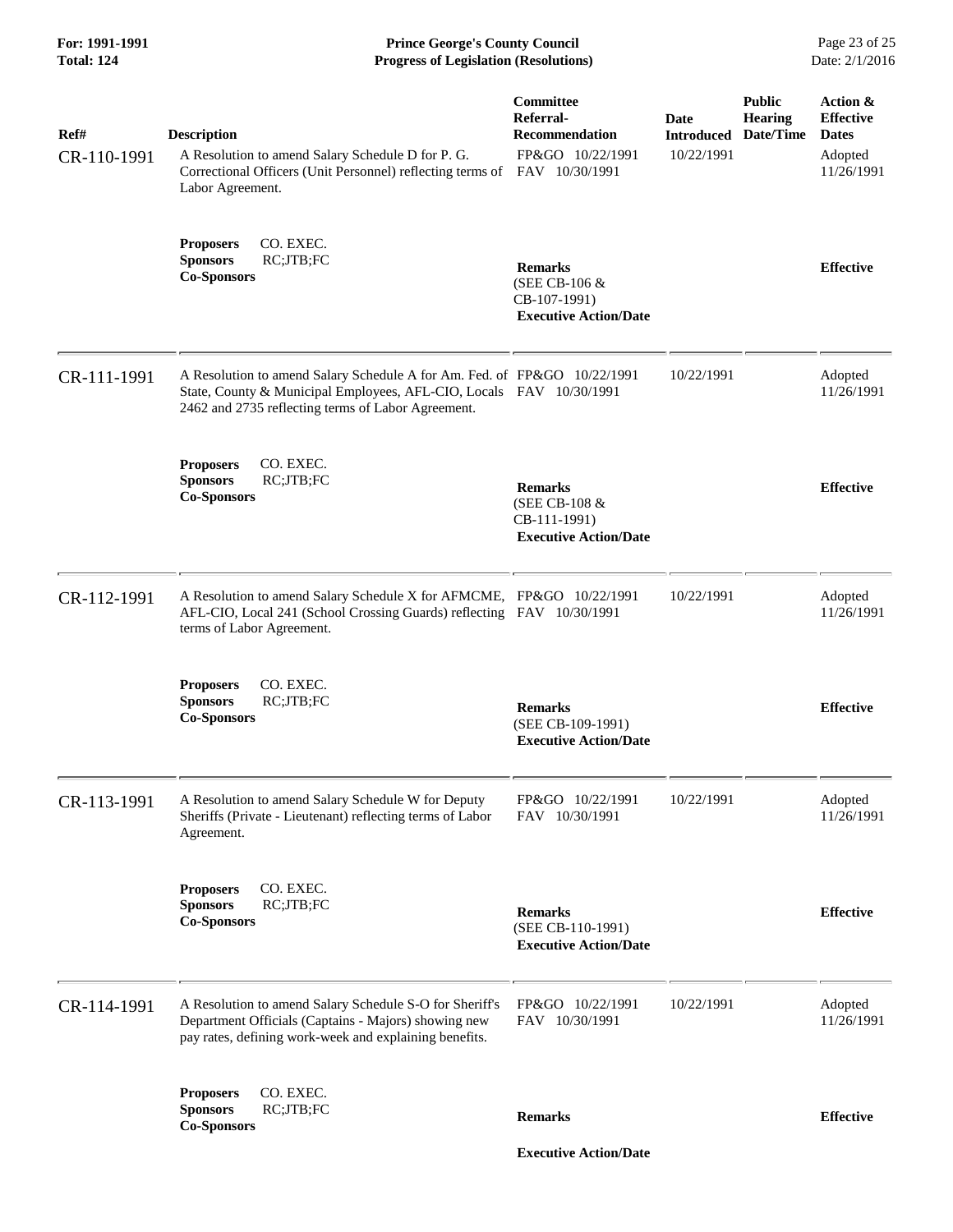**For: 1991-1991 Prince George's County Council** Page 24 of 25<br>**Progress of Legislation (Resolutions)** Date: 2/1/2016 **Total: 124 Progress of Legislation (Resolutions)** 

| Ref#        | <b>Description</b>                                                                                                                                                                            | Committee<br>Referral-<br><b>Recommendation</b> | Date<br><b>Introduced</b> | <b>Public</b><br><b>Hearing</b><br>Date/Time | Action &<br><b>Effective</b><br><b>Dates</b> |
|-------------|-----------------------------------------------------------------------------------------------------------------------------------------------------------------------------------------------|-------------------------------------------------|---------------------------|----------------------------------------------|----------------------------------------------|
| CR-115-1991 | A Resolution approving the issuance and sale of revenue<br>refunding bonds by the Housing Authority not to exceed<br>\$16,000,000 for Templeton Manor (Oak Ridge)<br>Apartments.              | H&ED 10/29/1991<br>FAV 11/12/1991               | 10/29/1991                |                                              | Adopted<br>11/26/1991                        |
|             | CO. EXEC.<br><b>Proposers</b><br><b>Sponsors</b><br>AMC;JTB;RC;FC;HP<br><b>Co-Sponsors</b>                                                                                                    | <b>Remarks</b><br><b>Executive Action/Date</b>  |                           |                                              | <b>Effective</b>                             |
| CR-116-1991 | A Resolution establishing licensing, inspection, and flow<br>control regulations for solid waste collectors, collection<br>vehicles, and recycling facilities.                                | FP&GO 10/29/1991<br>FAV(A) 11/12/1991           | 10/29/1991                |                                              | Adopted<br>11/26/1991                        |
|             | <b>BD HEALTH</b><br><b>Proposers</b><br><b>Sponsors</b><br>FC;RC;HP;JTB<br><b>Co-Sponsors</b>                                                                                                 | <b>Remarks</b><br><b>Executive Action/Date</b>  |                           |                                              | <b>Effective</b>                             |
| CR-117-1991 | To provide for issuance & sale by Co. of \$38,000,000 par FP&GO 10/29/1991<br>value of Consolidated Public Improvement Bonds, Series FAV(A) 11/12/1991<br>1992 authorized by CR-31-1991, etc. |                                                 | 10/29/1991                |                                              | Adopted<br>11/26/1991                        |
|             | <b>Proposers</b><br>CO. EXEC.<br>RC;HP;JTB;FC<br><b>Sponsors</b><br><b>Co-Sponsors</b>                                                                                                        | <b>Remarks</b><br><b>Executive Action/Date</b>  |                           |                                              | <b>Effective</b><br>11/26/1991               |
| CR-118-1991 | A Resolution initiating a Sectional Map Amendment for<br>Subregion V (which includes the communities of Clinton,<br>Brandywine, Accokeek, Piscataway, Tippett, & vicinity).                   |                                                 | 10/29/1991                |                                              | Adopted<br>10/29/1991                        |
|             | M-NCPPC<br><b>Proposers</b><br><b>Sponsors</b><br>KW;FC;SM;JTB;RC;HP<br><b>Co-Sponsors</b>                                                                                                    | <b>Remarks</b><br><b>Executive Action/Date</b>  |                           |                                              | <b>Effective</b>                             |
| CR-119-1991 | A Resolution requesting County Delegation to General<br>Assembly to sponsor legislation requiring voter<br>registration materials to be printed in Spanish & other<br>languages.              |                                                 | 10/29/1991                |                                              | Adopted<br>10/29/1991                        |
|             |                                                                                                                                                                                               | <b>Remarks</b>                                  |                           |                                              |                                              |
|             | HP<br><b>Proposers</b><br><b>Sponsors</b><br>HP;JTB;SM;RC;FC;AMC<br><b>Co-Sponsors</b>                                                                                                        | <b>Executive Action/Date</b>                    |                           |                                              | <b>Effective</b>                             |